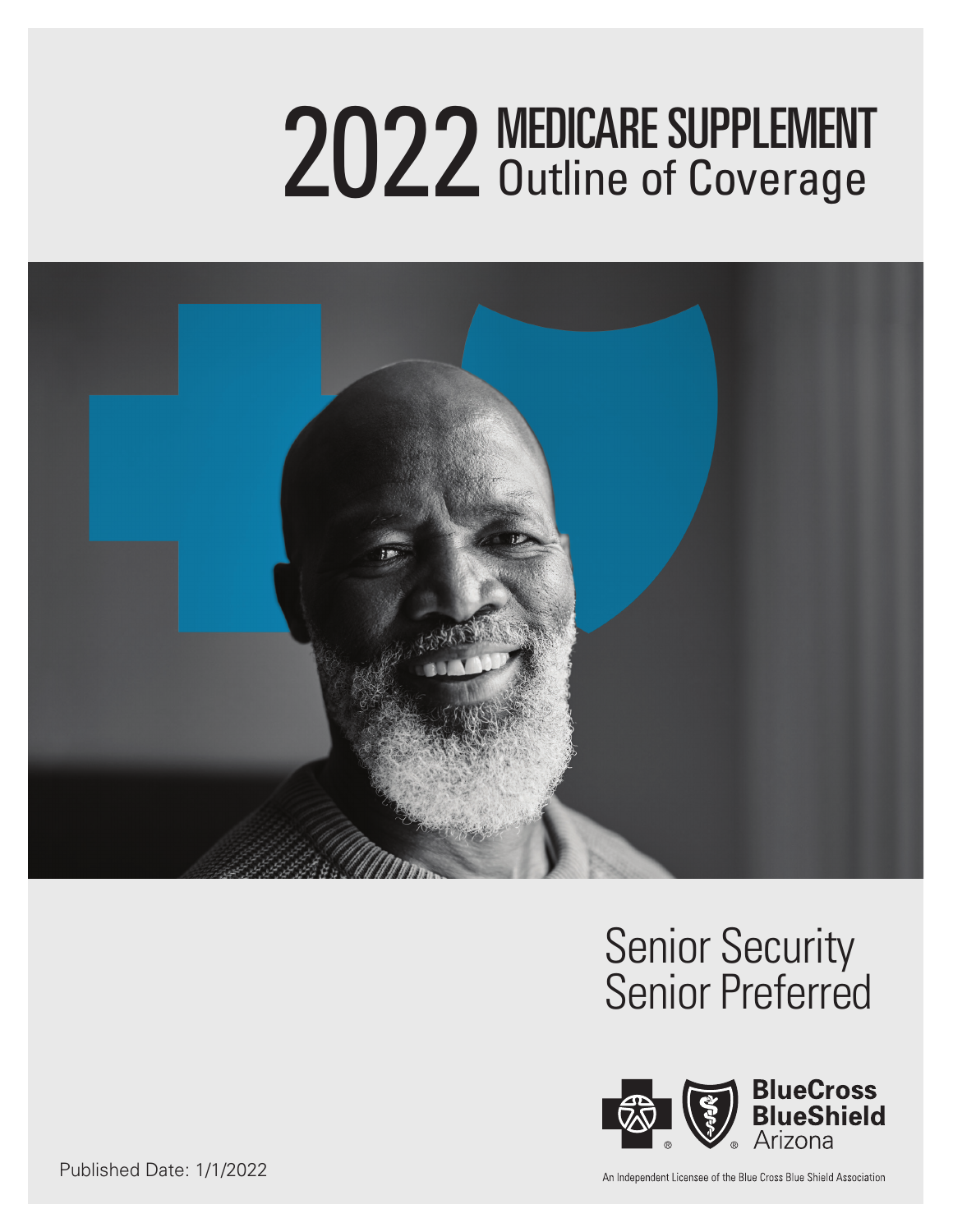### **Benefit Chart of Medicare Supplement Plans sold on or after January 1, 2022**

This chart shows the benefits included in each of the standard Medicare Supplement Plans. Some plans may not be available. Only applicants' **first** eligible for Medicare before 2020 may purchase Plans C, F, and high-deductible F.

#### **Blue Cross Blue Shield of Arizona offers Medicare Supplement plans A, C, D, F, G, and N (shown in blue in the chart). Note: A** ✓ **means 100% of the benefit is paid.**

|                                                                                                                                               |                         | <b>Plans Available to All Applicants</b> |              |              |                         |              |              |                                    |                | <b>Medicare first</b><br>eligible before<br><b>2020 only</b> |  |
|-----------------------------------------------------------------------------------------------------------------------------------------------|-------------------------|------------------------------------------|--------------|--------------|-------------------------|--------------|--------------|------------------------------------|----------------|--------------------------------------------------------------|--|
| <b>Benefits</b>                                                                                                                               | $\overline{\mathsf{A}}$ | $\overline{B}$                           | D            | $G^*$        | $\overline{\mathsf{K}}$ | L            | M            | N <sub>1</sub>                     | $\overline{c}$ | F*                                                           |  |
| <b>Medicare Part A</b><br>coinsurance and<br>hospital coverage<br>(Up to an additional<br>365 days after<br>Medicare benefits<br>are used up) | $\checkmark$            | $\checkmark$                             | ✓            | $\checkmark$ | $\checkmark$            | $\checkmark$ | $\checkmark$ | ✓                                  | $\checkmark$   |                                                              |  |
| <b>Medicare Part B</b><br>coinsurance or<br>copayment                                                                                         | $\checkmark$            | ✓                                        | ✓            | $\checkmark$ | 50%                     | 75%          | $\checkmark$ | $\checkmark$<br>copays<br>apply*** | ✓              |                                                              |  |
| Blood (First 3 pints)                                                                                                                         | $\checkmark$            | $\checkmark$                             | $\checkmark$ | $\checkmark$ | 50%                     | 75%          | $\checkmark$ | $\checkmark$                       | $\checkmark$   |                                                              |  |
| Part A hospice care<br>coinsurance or<br>copayment                                                                                            | $\checkmark$            | $\checkmark$                             | $\checkmark$ | $\checkmark$ | 50%                     | 75%          | $\checkmark$ | $\checkmark$                       | $\checkmark$   |                                                              |  |
| <b>Skilled Nursing</b><br><b>Facility Care</b><br>coinsurance                                                                                 |                         |                                          | $\checkmark$ | $\checkmark$ | 50%                     | 75%          | $\checkmark$ | $\checkmark$                       | $\checkmark$   | $\checkmark$                                                 |  |
| <b>Medicare Part A</b><br><b>Deductible</b>                                                                                                   |                         | $\checkmark$                             | $\checkmark$ | $\checkmark$ | 50%                     | 75%          | 50%          | $\checkmark$                       | $\checkmark$   | $\checkmark$                                                 |  |
| <b>Medicare Part B</b><br><b>Deductible</b>                                                                                                   |                         |                                          |              |              |                         |              |              |                                    | $\checkmark$   | $\checkmark$                                                 |  |
| <b>Medicare Part B</b><br><b>Excess Charges</b>                                                                                               |                         |                                          |              | $\checkmark$ |                         |              |              |                                    |                | $\checkmark$                                                 |  |
| <b>Foreign Travel</b><br>Emergency<br>(up to plan limits)                                                                                     |                         |                                          | $\checkmark$ | $\checkmark$ |                         |              | $\checkmark$ | $\checkmark$                       | $\checkmark$   | $\checkmark$                                                 |  |
| <b>Out-Of-Pocket Limit</b><br>in 2022**                                                                                                       |                         |                                          |              |              | \$6,620                 | \$3,310      |              |                                    |                |                                                              |  |

\*Plans F and G also have a high-deductible option which requires first paying a plan deductible of \$2,490 before the plan begins to pay. Once the plan deductible is met, the plan pays 100% of covered services for the rest of the calendar year. High-deductible plan G does not cover the Medicare Part B deductible. However, high-deductible plans F and G count your payment of the Medicare Part B deductible towards meeting the plan deductible.

\*\*Plans K and L pay 100% of covered services for the rest of the calendar year once you meet the out-of-pocket yearly limit.

\*\*\*Plan N pays 100% of the Part B coinsurance, except for a copayment of up to \$20 for some office visits and up to a \$50 copayment for emergency room visits that don't result in an inpatient admission.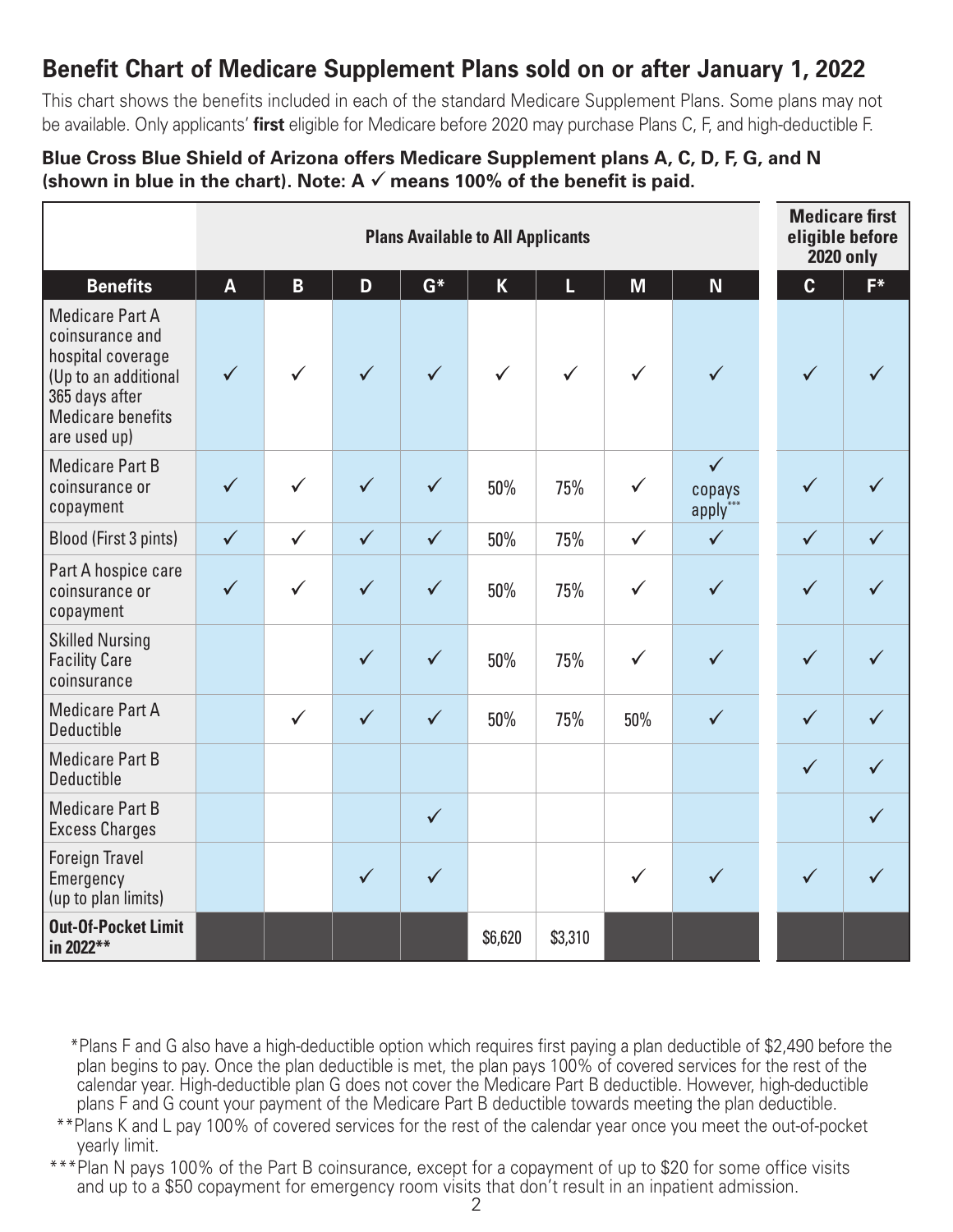# **Blue Cross Blue Shield of Arizona Premium Rate Information —**

**Non-Tobacco Use** and **Tobacco Use** Rates are effective April 1, 2022, through March 31, 2023

Blue Cross Blue Shield of Arizona can only raise your premium if we raise the premium for all policies like yours in Arizona. Should this occur, you will receive a 30-day notice.

#### **Early-enrollment discount**

If you enroll in a Senior Security or Senior Preferred plan at age 65 through 72, you receive an early-enrollment discount\* on your rate. When you are Medicare eligible at age 65 to 65½, you are **automatically eligible** for the lower BlueValue<sup>SM</sup> rate and an early-enrollment discount. Even if you are past age 65½, you may still qualify for the lower premium BlueValue rate. The BCBSAZ Medicare Supplement application contains questions about your medical history and tobacco use, which helps determine your rate.

|                               | <b>Non-Tobacco Use</b> |               |               |          |                         |               |               |               |            |  |
|-------------------------------|------------------------|---------------|---------------|----------|-------------------------|---------------|---------------|---------------|------------|--|
| <b>BlueValue Monthly Rate</b> |                        |               |               |          |                         |               |               |               |            |  |
|                               | $\overline{Age}$ 65    | <b>Age 66</b> | <b>Age 67</b> | Age 68   | Age $69$                | <b>Age 70</b> | <b>Age 71</b> | <b>Age 72</b> | Age $73^f$ |  |
| <b>Senior Security</b>        |                        |               |               |          |                         |               |               |               |            |  |
| Plan A                        | \$120.48               | \$126.61      | \$134.78      | \$140.90 | \$149.07                | \$155.20      | \$161.33      | \$169.49      | \$204.21   |  |
| Plan $C^{\dagger}$            | \$161.77               | \$169.99      | \$180.96      | \$189.18 | \$200.15                | \$208.38      | \$216.60      | \$227.57      | \$274.18   |  |
| Plan D                        | \$145.76               | \$153.17      | \$163.05      | \$170.46 | \$180.35                | \$187.76      | \$195.17      | \$205.05      | \$247.05   |  |
| Plan F <sup>†</sup>           | \$168.51               | \$177.08      | \$188.50      | \$197.07 | \$208.50                | \$217.06      | \$225.63      | \$237.06      | \$285.61   |  |
| Plan G                        | \$127.10               | \$133.57      | \$142.18      | \$148.65 | \$157.26                | \$163.73      | \$170.19      | \$178.81      | \$215.43   |  |
| Plan N                        | \$102.12               | \$107.31      | \$114.23      | \$119.43 | \$126.35                | \$131.54      | \$136.73      | \$143.66      | \$173.08   |  |
|                               |                        |               |               |          | <b>Senior Preferred</b> |               |               |               |            |  |
| Plan $C^{\dagger}$            | \$148.29               | \$155.83      | \$165.88      | \$173.42 | \$183.48                | \$191.02      | \$198.56      | \$208.61      | \$251.34   |  |
| Plan D                        | \$129.75               | \$136.35      | \$145.15      | \$151.74 | \$160.54                | \$167.14      | \$173.74      | \$182.53      | \$219.92   |  |
| Plan G                        | \$126.31               | \$132.73      | \$141.29      | \$147.72 | \$156.28                | \$162.70      | \$169.12      | \$177.69      | \$214.08   |  |
| Plan N                        | \$93.56                | \$98.32       | \$104.66      | \$109.42 | \$115.76                | \$120.52      | \$125.28      | \$131.62      | \$158.58   |  |

### **Non-Tobacco Use**

|                        | <b>Standard Monthly Rate</b> |          |               |               |                         |               |               |               |            |  |  |
|------------------------|------------------------------|----------|---------------|---------------|-------------------------|---------------|---------------|---------------|------------|--|--|
|                        | <b>Age 65</b>                | Age 66   | <b>Age 67</b> | <b>Age 68</b> | Age 69                  | <b>Age 70</b> | <b>Age 71</b> | <b>Age 72</b> | Age $73^f$ |  |  |
| <b>Senior Security</b> |                              |          |               |               |                         |               |               |               |            |  |  |
| Plan A                 | \$194.59                     | \$204.48 | \$217.67      | \$227.57      | \$240.76                | \$250.66      | \$260.55      | \$273.74      | \$329.81   |  |  |
| Plan C <sup>t</sup>    | \$261.25                     | \$274.54 | \$292.25      | \$305.53      | \$323.24                | \$336.53      | \$349.81      | \$367.52      | \$442.80   |  |  |
| Plan D                 | \$235.42                     | \$247.39 | \$263.35      | \$275.32      | \$291.28                | \$303.25      | \$315.22      | \$331.18      | \$399.01   |  |  |
| Plan F <sup>†</sup>    | \$272.14                     | \$285.98 | \$304.43      | \$318.27      | \$336.72                | \$350.56      | \$364.40      | \$382.85      | \$461.26   |  |  |
| Plan G                 | \$205.27                     | \$215.70 | \$229.62      | \$240.06      | \$253.97                | \$264.41      | \$274.85      | \$288.77      | \$347.91   |  |  |
| Plan N                 | \$164.91                     | \$173.30 | \$184.48      | \$192.86      | \$204.04                | \$212.43      | \$220.81      | \$231.99      | \$279.51   |  |  |
|                        |                              |          |               |               | <b>Senior Preferred</b> |               |               |               |            |  |  |
| Plan $C^{\dagger}$     | \$239.48                     | \$251.66 | \$267.89      | \$280.07      | \$296.31                | \$308.48      | \$320.66      | \$336.90      | \$405.90   |  |  |
| Plan D                 | \$209.60                     | \$220.26 | \$234.47      | \$245.13      | \$259.34                | \$270.00      | \$280.66      | \$294.87      | \$355.26   |  |  |
| Plan G                 | \$203.98                     | \$214.35 | \$228.18      | \$238.55      | \$252.38                | \$262.75      | \$273.13      | \$286.96      | \$345.73   |  |  |
| Plan N                 | \$151.10                     | \$158.78 | \$169.03      | \$176.71      | \$186.95                | \$194.64      | \$202.32      | \$212.56      | \$256.10   |  |  |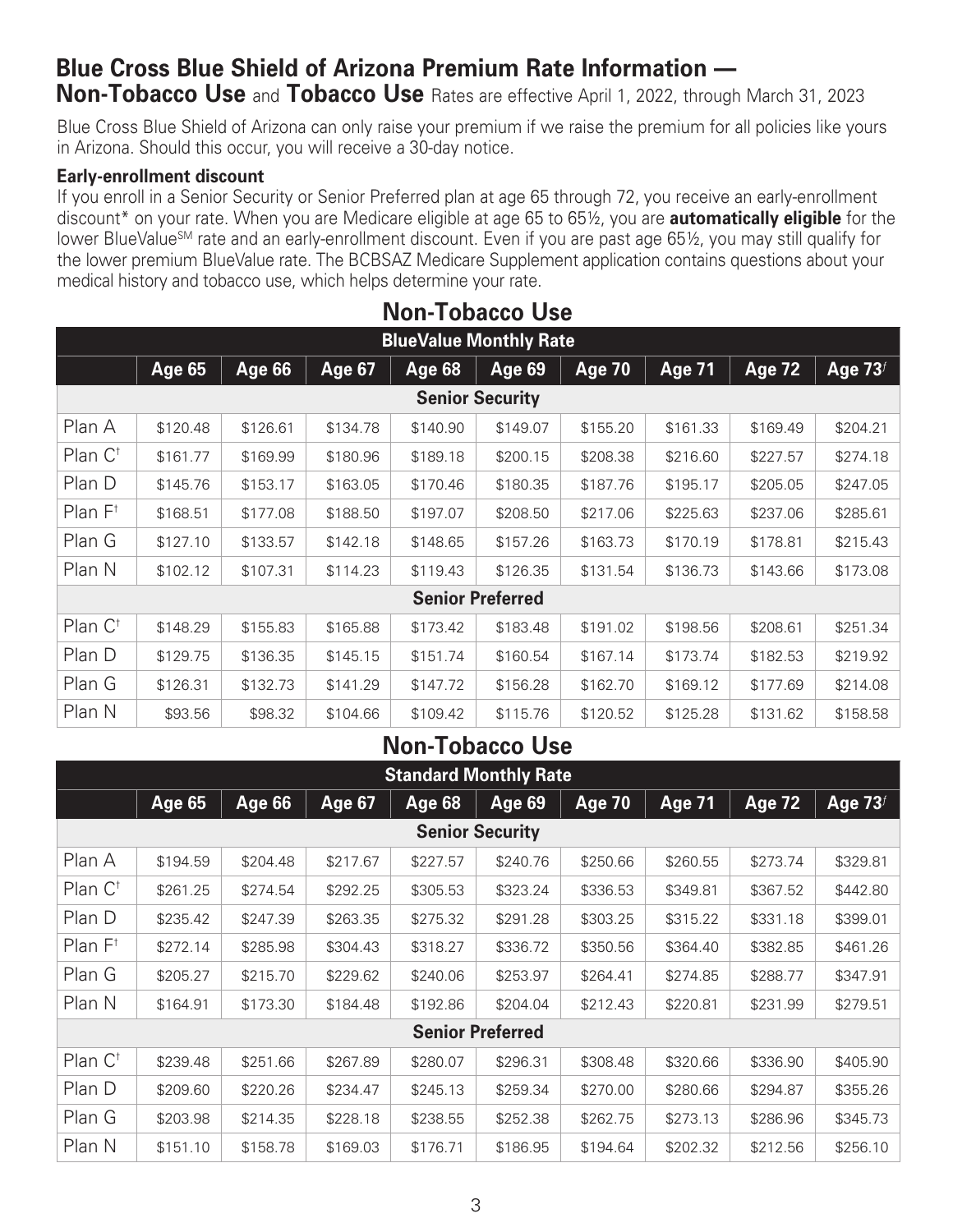- \*The early-enrollment discount is reduced annually through the age of 76. The change in discount occurs in the next month's bill after your birthday. When your discount no longer applies, you will be charged the BlueValue or Standard rate assigned to your Senior Security or Senior Preferred plan.
- †Starting January 1, 2020, Medicare Supplement plans will no longer cover the Part B deductible for people who are new to Medicare. Because of this change, Medicare Supplement Plans C and F will be available only to people who are eligible for Medicare before January 1, 2020.
- $f(A)$ ges 73 and older) You may be eligible to receive a lower premium BlueValue rate. In certain situations, you may be automatically eligible to receive the BlueValue rate, regardless of your medical history. If you don't qualify for the BlueValue rate, you will receive a standard rate.

| <b>BlueValue Monthly Rate</b> |               |          |          |               |                         |               |               |               |            |  |
|-------------------------------|---------------|----------|----------|---------------|-------------------------|---------------|---------------|---------------|------------|--|
|                               | <b>Age 65</b> | Age 66   | Age 67   | <b>Age 68</b> | Age 69                  | <b>Age 70</b> | <b>Age 71</b> | <b>Age 72</b> | Age $73^f$ |  |
| <b>Senior Security</b>        |               |          |          |               |                         |               |               |               |            |  |
| Plan A                        | \$132.53      | \$139.27 | \$148.26 | \$154.99      | \$163.98                | \$170.72      | \$177.46      | \$186.44      | \$224.63   |  |
| Plan $C^{\dagger}$            | \$177.95      | \$186.99 | \$199.06 | \$208.10      | \$220.17                | \$229.22      | \$238.26      | \$250.33      | \$301.60   |  |
| Plan D                        | \$160.34      | \$168.49 | \$179.36 | \$187.51      | \$198.39                | \$206.54      | \$214.69      | \$225.56      | \$271.76   |  |
| Plan $F^{\dagger}$            | \$185.36      | \$194.79 | \$207.35 | \$216.78      | \$229.35                | \$238.77      | \$248.19      | \$260.77      | \$314.17   |  |
| Plan G                        | \$139.81      | \$146.93 | \$156.40 | \$163.52      | \$172.99                | \$180.10      | \$187.21      | \$196.69      | \$236.97   |  |
| Plan N                        | \$112.33      | \$118.04 | \$125.65 | \$131.37      | \$138.99                | \$144.69      | \$150.40      | \$158.03      | \$190.39   |  |
|                               |               |          |          |               | <b>Senior Preferred</b> |               |               |               |            |  |
| Plan C <sup>t</sup>           | \$163.12      | \$171.41 | \$182.47 | \$190.76      | \$201.83                | \$210.12      | \$218.42      | \$229.47      | \$276.47   |  |
| Plan D                        | \$142.73      | \$149.99 | \$159.67 | \$166.91      | \$176.59                | \$183.85      | \$191.11      | \$200.78      | \$241.91   |  |
| Plan G                        | \$138.94      | \$146.00 | \$155.42 | \$162.49      | \$171.91                | \$178.97      | \$186.03      | \$195.46      | \$235.49   |  |
| Plan N                        | \$102.92      | \$108.15 | \$115.13 | \$120.36      | \$127.34                | \$132.57      | \$137.81      | \$144.78      | \$174.44   |  |

### **Tobacco Use**

### **Tobacco Use**

| <b>Standard Monthly Rate</b> |          |               |          |          |                         |               |               |               |          |  |
|------------------------------|----------|---------------|----------|----------|-------------------------|---------------|---------------|---------------|----------|--|
|                              | Age $65$ | <b>Age 66</b> | Age 67   | Age 68   | Age $69$                | <b>Age 70</b> | <u>Age 71</u> | <b>Age 72</b> | Age 73f  |  |
| <b>Senior Security</b>       |          |               |          |          |                         |               |               |               |          |  |
| Plan A                       | \$214.05 | \$224.93      | \$239.44 | \$250.33 | \$264.84                | \$275.73      | \$286.61      | \$301.11      | \$362.79 |  |
| Plan C <sup>†</sup>          | \$287.38 | \$301.99      | \$321.48 | \$336.08 | \$355.56                | \$370.18      | \$384.79      | \$404.27      | \$487.08 |  |
| Plan D                       | \$258.96 | \$272.13      | \$289.69 | \$302.85 | \$320.41                | \$333.58      | \$346.74      | \$364.30      | \$438.91 |  |
| Plan F <sup>†</sup>          | \$299.35 | \$314.58      | \$334.87 | \$350.10 | \$370.39                | \$385.62      | \$400.84      | \$421.14      | \$507.39 |  |
| Plan G                       | \$225.80 | \$237.27      | \$252.58 | \$264.07 | \$279.37                | \$290.85      | \$302.34      | \$317.65      | \$382.70 |  |
| Plan N                       | \$181.40 | \$190.63      | \$202.93 | \$212.15 | \$224.44                | \$233.67      | \$242.89      | \$255.19      | \$307.46 |  |
|                              |          |               |          |          | <b>Senior Preferred</b> |               |               |               |          |  |
| Plan $C^{\dagger}$           | \$263.43 | \$276.83      | \$294.68 | \$308.08 | \$325.94                | \$339.33      | \$352.73      | \$370.59      | \$446.49 |  |
| Plan D                       | \$230.56 | \$242.29      | \$257.92 | \$269.64 | \$285.27                | \$297.00      | \$308.73      | \$324.36      | \$390.79 |  |
| Plan G                       | \$224.38 | \$235.79      | \$251.00 | \$262.41 | \$277.62                | \$289.03      | \$300.44      | \$315.66      | \$380.30 |  |
| Plan N                       | \$166.21 | \$174.66      | \$185.93 | \$194.38 | \$205.65                | \$214.10      | \$222.55      | \$233.82      | \$281.71 |  |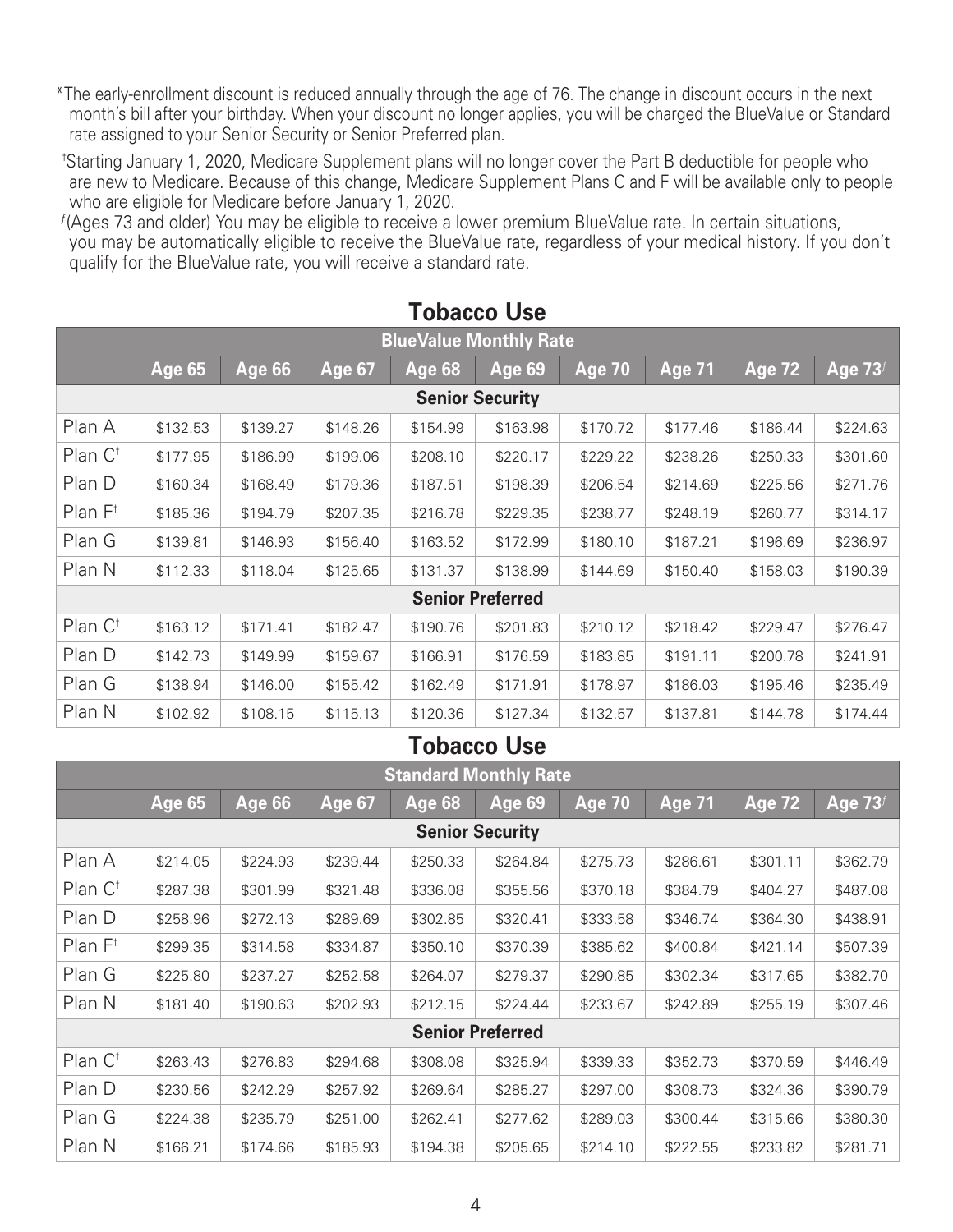### **Medicare (Part A) Hospital Services — Per Benefit Period**

\*The benefit period, as it applies to Medicare Part A services described below, begins on the first day you receive services as an inpatient in a hospital and ends after you have been out of the hospital and have not received skilled care in any other facility for 60 days in a row.

|                                                                                                                                                                                                                                          | <b>Medicare</b>                                                                                            |                                              | Plan A                         | Plan C <sup>t</sup>                          |                |  |
|------------------------------------------------------------------------------------------------------------------------------------------------------------------------------------------------------------------------------------------|------------------------------------------------------------------------------------------------------------|----------------------------------------------|--------------------------------|----------------------------------------------|----------------|--|
| <b>Services</b>                                                                                                                                                                                                                          | <b>Pays</b>                                                                                                | <b>Plan Pays</b>                             | <b>You Pay</b>                 | <b>Plan Pays</b>                             | <b>You Pay</b> |  |
| Hospitalization* Semi-private room<br>and board, general nursing and<br>miscellaneous services and supplies                                                                                                                              |                                                                                                            |                                              |                                |                                              |                |  |
| First 60 days                                                                                                                                                                                                                            | All but \$1,556                                                                                            | \$0                                          | \$1,556 (Part A<br>deductible) | \$1,556 (Part A<br>deductible)               | \$0            |  |
| 61st through 90th day                                                                                                                                                                                                                    | <b>All but \$389</b><br>a day                                                                              | \$389 a day                                  | \$0                            | \$389 a day                                  | \$0            |  |
| 91st day and after<br>While using 60 lifetime reserve days.<br>Once lifetime reserve days are used:                                                                                                                                      | All but \$778<br>a day                                                                                     | \$778 a day                                  | \$0                            | \$778 a day                                  | \$0            |  |
| - Additional 365 days                                                                                                                                                                                                                    | \$0                                                                                                        | 100% of<br>Medicare-<br>eligible<br>expenses | $$0***$                        | 100% of<br>Medicare-<br>eligible<br>expenses | $$0**$         |  |
| - Beyond the additional 365 days                                                                                                                                                                                                         | \$0                                                                                                        | \$0                                          | All costs                      | \$0                                          | All costs      |  |
| <b>Skilled Nursing Facility Care*</b><br>You must meet Medicare's require-<br>ments, including having been in a<br>hospital for at least 3 days and entered<br>a Medicare-approved facility within<br>30 days after leaving the hospital |                                                                                                            |                                              |                                |                                              |                |  |
| First 20 days                                                                                                                                                                                                                            | All approved<br>amounts                                                                                    | \$0                                          | \$0                            | \$0                                          | \$0            |  |
| 21st through 100th day                                                                                                                                                                                                                   | All but \$194.50<br>a day                                                                                  | \$0                                          | Up to \$194.50<br>a day        | Up to \$194.50<br>a day                      | \$0            |  |
| 101st day and after                                                                                                                                                                                                                      | \$0                                                                                                        | \$0                                          | All costs                      | \$0                                          | All costs      |  |
| <b>Blood</b>                                                                                                                                                                                                                             |                                                                                                            |                                              |                                |                                              |                |  |
| First 3 pints                                                                                                                                                                                                                            | \$0                                                                                                        | 3 pints                                      | \$0                            | 3 pints                                      | \$0            |  |
| Additional amounts                                                                                                                                                                                                                       | 100%                                                                                                       | \$0                                          | \$0                            | \$0                                          | \$0            |  |
| <b>Hospice Care</b><br>You must meet Medicare's<br>requirements, including having<br>a doctor's certification of<br>terminal illness                                                                                                     | All but very limited<br>copayment/<br>coinsurance for<br>outpatient drugs<br>and inpatient<br>respite care | Medicare<br>copayment/<br>coinsurance        | \$0                            | Medicare<br>copayment/<br>coinsurance        | \$0            |  |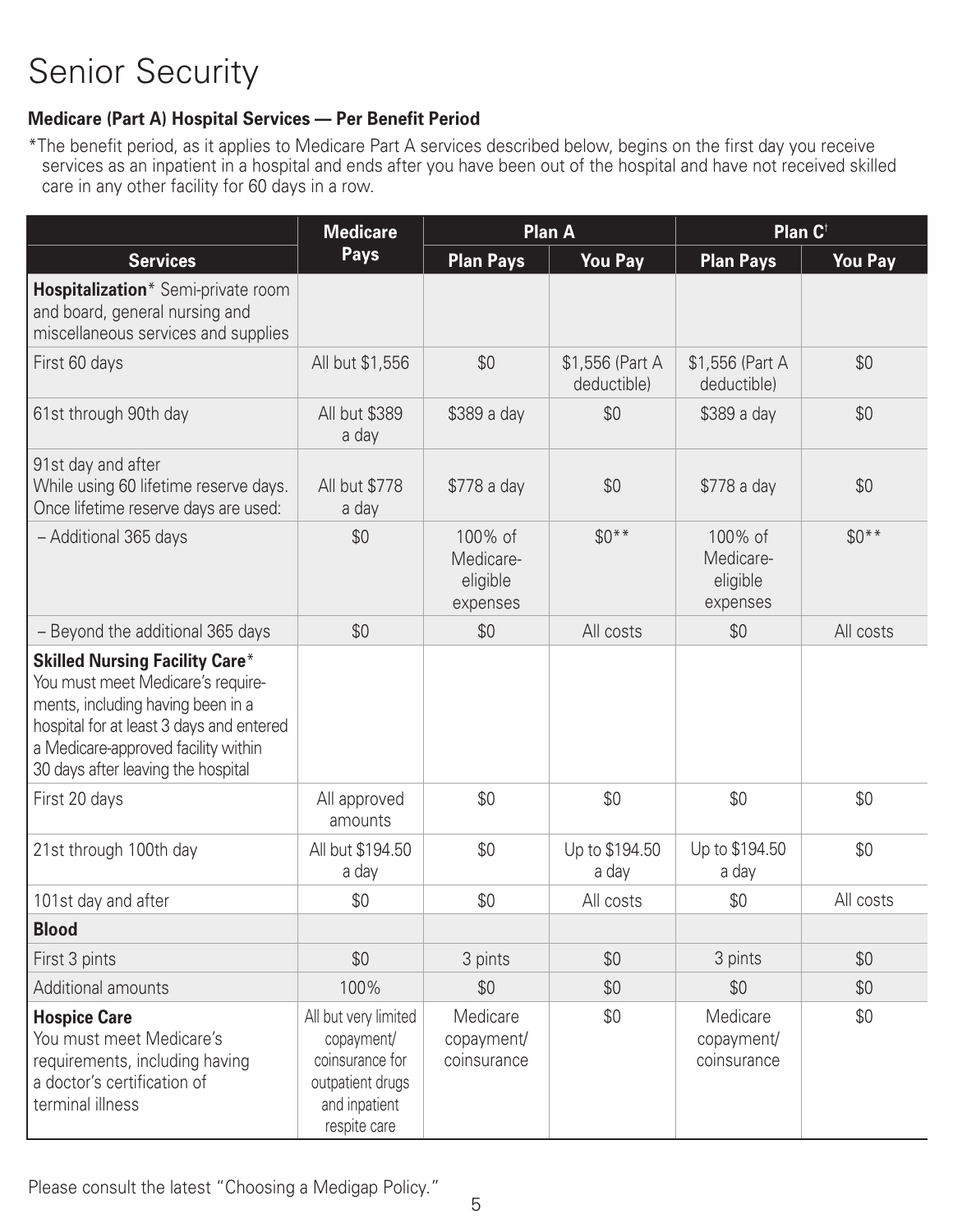\*\***Notice:** When your Medicare Part A hospital benefits are exhausted, BCBSAZ stands in place of Medicare and will pay whatever amount Medicare would have paid for up to an additional 365 days. During this time, the hospital is prohibited from billing you for the balance based on any difference between its billed charges and the amount Medicare would have paid.

 †Starting January 1, 2020, Medicare Supplement plans will no longer cover the Part B deductible for people who are new to Medicare. Because of this change, Medicare Supplement Plans C and F will be available only to people who are eligible for Medicare before January 1, 2020.

|                                              | <b>Plan D</b>  | Plan F <sup>t</sup>                          |                |  |  |  |
|----------------------------------------------|----------------|----------------------------------------------|----------------|--|--|--|
| <b>Plan Pays</b>                             | <b>You Pay</b> | <b>Plan Pays</b>                             | <b>You Pay</b> |  |  |  |
|                                              |                |                                              |                |  |  |  |
| \$1,556<br>(Part A deductible)               | \$0            | \$1,556<br>(Part A deductible)               | \$0            |  |  |  |
| \$389 a day                                  | \$0            | \$389 a day                                  | \$0            |  |  |  |
| \$778 a day                                  | \$0            | \$778 a day                                  | \$0            |  |  |  |
| 100% of<br>Medicare-<br>eligible<br>expenses | $$0***$        | 100% of<br>Medicare-<br>eligible<br>expenses | $$0**$         |  |  |  |
| \$0                                          | All costs      | $$0$$                                        | All costs      |  |  |  |
|                                              |                |                                              |                |  |  |  |
| $$0$$                                        | $$0$$          | \$0                                          | $$0$$          |  |  |  |
| Up to \$194.50<br>a day                      | $$0$$          | Up to \$194.50<br>a day                      | \$0            |  |  |  |
| \$0                                          | All costs      | $$0$$                                        | All costs      |  |  |  |
|                                              |                |                                              |                |  |  |  |
| 3 pints                                      | $$0$$          | 3 pints                                      | $$0$$          |  |  |  |
| $$0$$                                        | $$0$$          | $$0$$                                        | $$0$$          |  |  |  |
| Medicare<br>copayment/<br>coinsurance        | $$0$$          | Medicare<br>copayment/<br>coinsurance        | $$0$$          |  |  |  |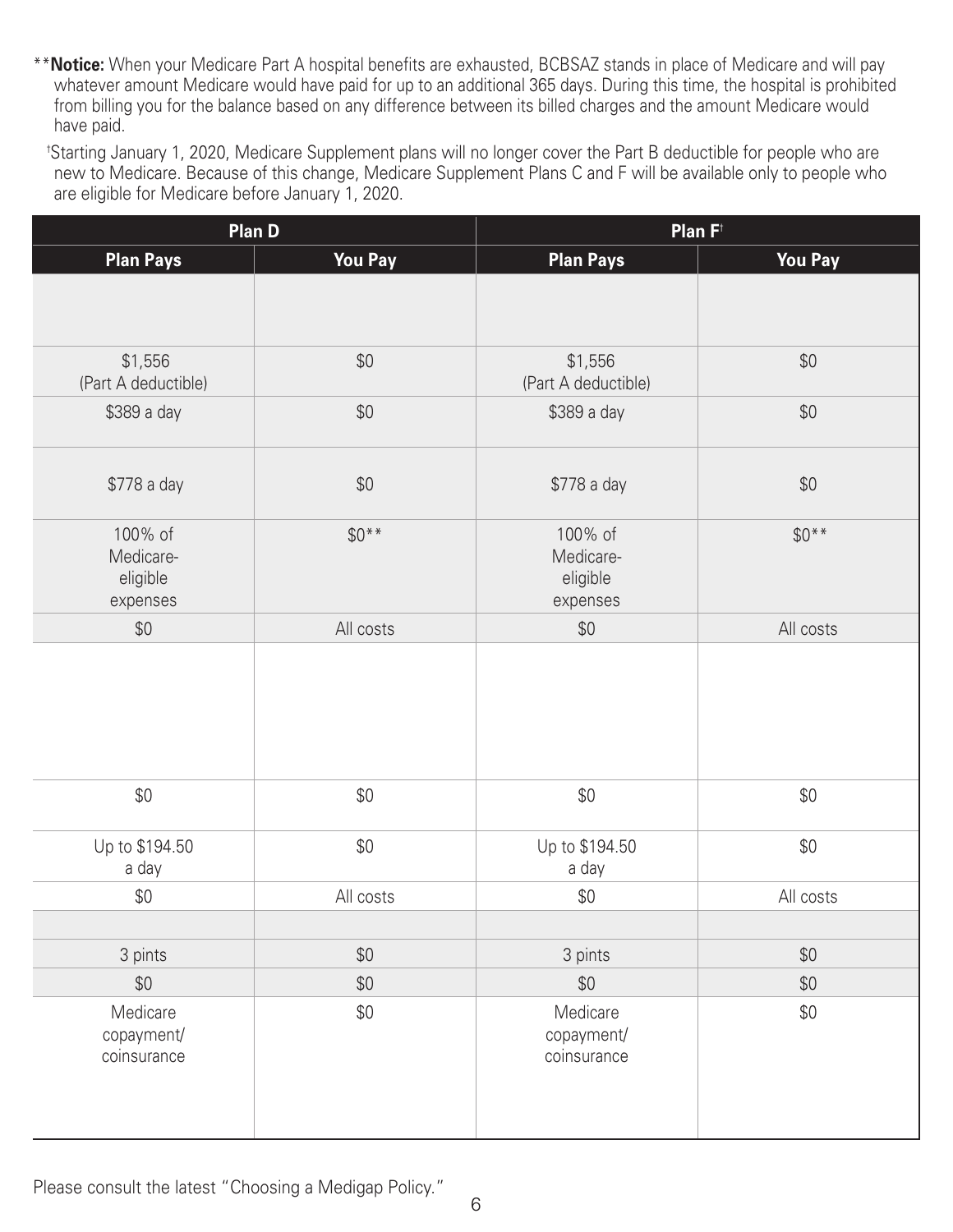### **Medicare (Part A) Hospital Services — Per Benefit Period**

\*The benefit period, as it applies to Medicare Part A services described below, begins on the first day you receive services as an inpatient in a hospital and ends after you have been out of the hospital and have not received skilled care in any other facility for 60 days in a row.

|                                                                                                                                                                                                                                        |                                              | Plan G         |                                              | <b>Plan N</b>  |
|----------------------------------------------------------------------------------------------------------------------------------------------------------------------------------------------------------------------------------------|----------------------------------------------|----------------|----------------------------------------------|----------------|
| <b>Services</b>                                                                                                                                                                                                                        | <b>Plan Pays</b>                             | <b>You Pay</b> | <b>Plan Pays</b>                             | <b>You Pay</b> |
| Hospitalization* Semi-private room<br>and board, general nursing and<br>miscellaneous services and supplies                                                                                                                            |                                              |                |                                              |                |
| First 60 days                                                                                                                                                                                                                          | \$1,556<br>(Part A deductible)               | \$0            | \$1,556<br>(Part A deductible)               | \$0            |
| 61st thru 90th day                                                                                                                                                                                                                     | \$389 a day                                  | \$0            | \$389 a day                                  | \$0            |
| 91st day and after<br>While using 60 lifetime reserve days.<br>Once lifetime reserve days are used:                                                                                                                                    | \$778 a day                                  | \$0            | \$778 a day                                  | \$0            |
| - Additional 365 days                                                                                                                                                                                                                  | 100% of<br>Medicare-<br>eligible<br>expenses | $$0**$$        | 100% of<br>Medicare-<br>eligible<br>expenses | $$0***$        |
| - Beyond the additional 365 days                                                                                                                                                                                                       | \$0                                          | All costs      | \$0                                          | All costs      |
| <b>Skilled Nursing Facility Care*</b><br>You must meet Medicare's<br>requirements, including having been<br>in a hospital for at least 3 days and<br>entered a Medicare-approved facility<br>within 30 days after leaving the hospital |                                              |                |                                              |                |
| First 20 days                                                                                                                                                                                                                          | \$0                                          | \$0            | \$0                                          | \$0            |
| 21st thru 100th day                                                                                                                                                                                                                    | Up to \$194.50<br>a day                      | \$0            | Up to \$194.50<br>a day                      | \$0            |
| 101st day and after                                                                                                                                                                                                                    | \$0                                          | All costs      | \$0                                          | All costs      |
| <b>Blood</b>                                                                                                                                                                                                                           |                                              |                |                                              |                |
| First 3 pints                                                                                                                                                                                                                          | 3 pints                                      | \$0            | 3 pints                                      | \$0            |
| Additional amounts                                                                                                                                                                                                                     | \$0                                          | \$0            | \$0                                          | \$0            |
| <b>Hospice Care</b><br>You must meet Medicare's<br>requirements, including having a<br>doctor's certification of terminal illness                                                                                                      | Medicare<br>copayment/<br>coinsurance        | \$0            | Medicare<br>copayment/<br>coinsurance        | \$0            |

\*\***Notice:** When your Medicare Part A hospital benefits are exhausted, BCBSAZ stands in place of Medicare and will pay whatever amount Medicare would have paid for up to an additional 365 days. During this time the hospital is prohibited from billing you for the balance based on any difference between its billed charges and the amount Medicare would have paid.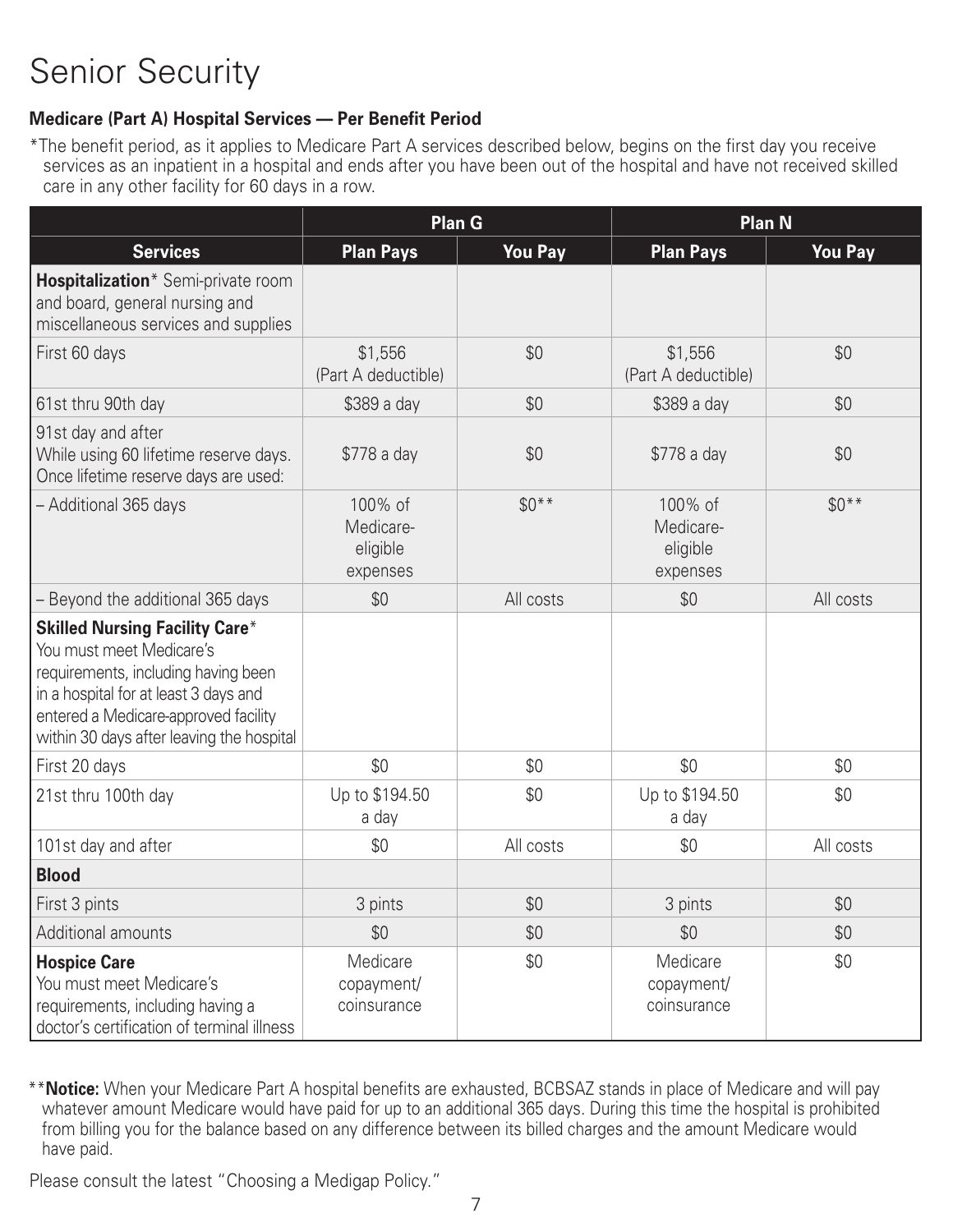#### **Medicare (Part B) Medical Services — Per Calendar Year**

\*Once you have been billed \$233 of Medicare-approved amounts for covered services (which are noted with an \*), your Part B deductible will have been met for the calendar year.

|                                                                                                                                                                                                                                                                                          | <b>Medicare</b> |                  | <b>Plan A</b>                | Plan C <sup>t</sup>          |                |  |
|------------------------------------------------------------------------------------------------------------------------------------------------------------------------------------------------------------------------------------------------------------------------------------------|-----------------|------------------|------------------------------|------------------------------|----------------|--|
| <b>Services</b>                                                                                                                                                                                                                                                                          | <b>Pays</b>     | <b>Plan Pays</b> | <b>You Pay</b>               | <b>Plan Pays</b>             | <b>You Pay</b> |  |
| <b>Medical Expenses</b><br>IN OR OUT OF THE HOSPITAL<br>AND OUTPATIENT HOSPITAL<br>TREATMENT, such as physician's<br>services, inpatient and outpatient<br>medical and surgical services and<br>supplies, physical and speech therapy,<br>diagnostic tests, durable medical<br>equipment |                 |                  |                              |                              |                |  |
| First \$233 of Medicare-<br>approved amounts*                                                                                                                                                                                                                                            | \$0             | \$0              | \$233 (Part B<br>deductible) | \$233 (Part B<br>deductible) | \$0            |  |
| Remainder of Medicare-approved<br>amounts                                                                                                                                                                                                                                                | Generally 80%   | Generally 20%    | \$0                          | Generally 20%                | \$0            |  |
| <b>Part B excess charges</b><br>(above Medicare-approved amounts)                                                                                                                                                                                                                        | \$0             | \$0              | All costs                    | \$0                          | All costs      |  |
| <b>Blood</b>                                                                                                                                                                                                                                                                             |                 |                  |                              |                              |                |  |
| First 3 pints                                                                                                                                                                                                                                                                            | \$0             | All costs        | \$0                          | All costs                    | \$0            |  |
| Next \$233 of Medicare-<br>approved amounts*                                                                                                                                                                                                                                             | \$0             | \$0              | \$233 (Part B<br>deductible) | \$233 (Part B<br>deductible) | \$0            |  |
| Remainder of Medicare-approved<br>amounts                                                                                                                                                                                                                                                | 80%             | 20%              | \$0                          | 20%                          | \$0            |  |
| <b>Clinical Laboratory Services</b><br><b>TESTS FOR DIAGNOSTIC SERVICES</b>                                                                                                                                                                                                              | 100%            | \$0              | \$0                          | \$0                          | \$0            |  |

† Starting January 1, 2020, Medicare Supplement plans will no longer cover the Part B deductible for people who are new to Medicare. Because of this change, Medicare Supplement Plans C and F will be available only to people who are eligible for Medicare before January 1, 2020.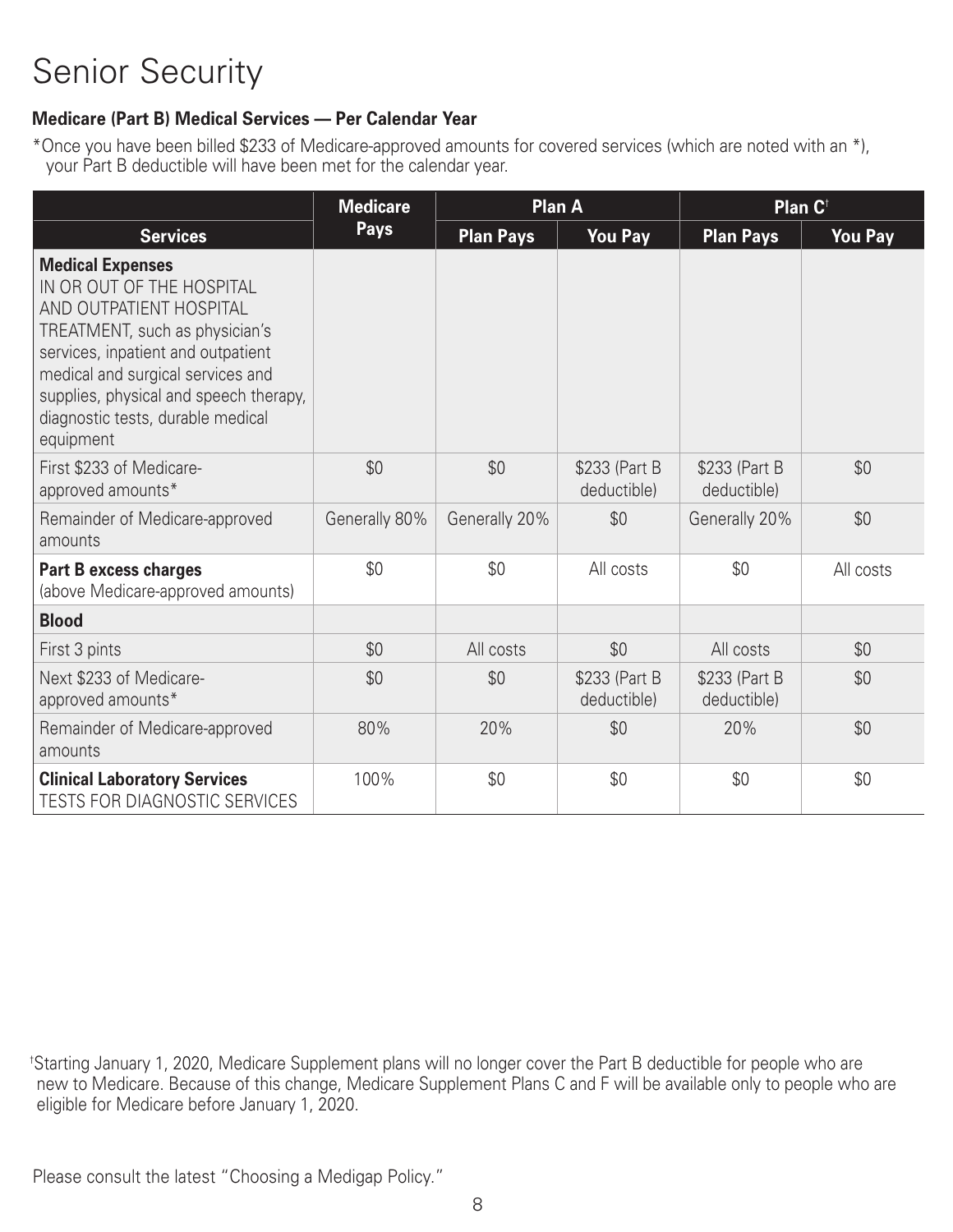|                  | <b>Plan D</b>                |                              | Plan $F^{\dagger}$ |
|------------------|------------------------------|------------------------------|--------------------|
| <b>Plan Pays</b> | <b>You Pay</b>               | <b>Plan Pays</b>             | <b>You Pay</b>     |
|                  |                              |                              |                    |
| $$0$$            | \$233<br>(Part B deductible) | \$233<br>(Part B deductible) | $$0$$              |
| Generally 20%    | \$0                          | Generally 20%                | \$0                |
| \$0              | All costs                    | 100%                         | \$0                |
|                  |                              |                              |                    |
| All costs        | $$0$$                        | All costs                    | $$0$$              |
| \$0              | \$233<br>(Part B deductible) | \$233<br>(Part B deductible) | \$0                |
| 20%              | $$0$$                        | 20%                          | \$0                |
| \$0              | $$0$$                        | \$0                          | $$0$$              |

† Starting January 1, 2020, Medicare Supplement plans will no longer cover the Part B deductible for people who are new to Medicare. Because of this change, Medicare Supplement Plans C and F will be available only to people who are eligible for Medicare before January 1, 2020.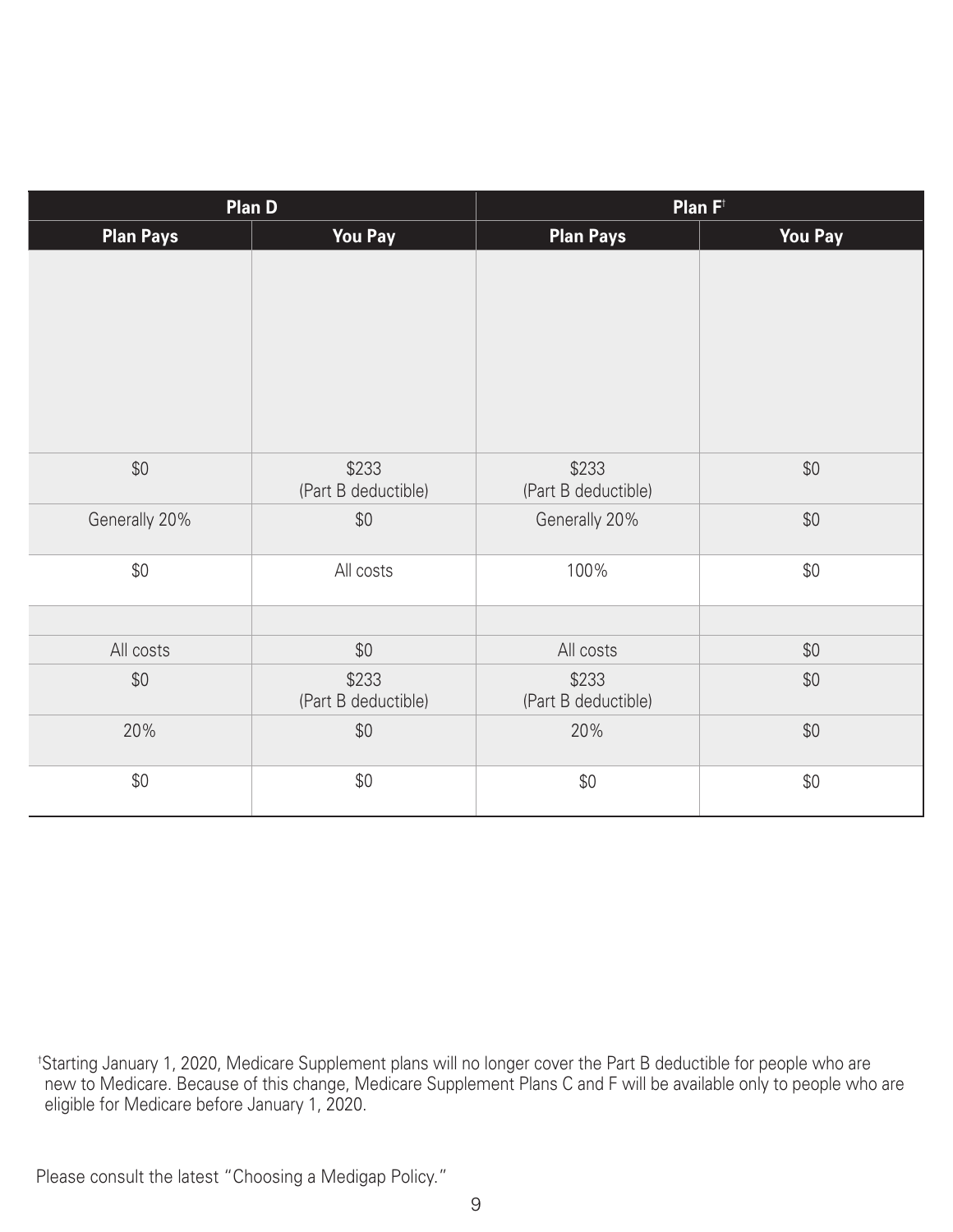### **Medicare (Part B) Medical Services — Per Calendar Year**

\*Once you have been billed \$233 of Medicare-approved amounts for covered services (which are noted with an \*), your Part B deductible will have been met for the calendar year.

|                                                                                                                                                                                                                                                                                          |                  | <b>Plan G</b>                                          | <b>Plan N</b>                                                                                                                                                                                                                                                                  |                                                                                                                                                                                                                                                         |  |  |
|------------------------------------------------------------------------------------------------------------------------------------------------------------------------------------------------------------------------------------------------------------------------------------------|------------------|--------------------------------------------------------|--------------------------------------------------------------------------------------------------------------------------------------------------------------------------------------------------------------------------------------------------------------------------------|---------------------------------------------------------------------------------------------------------------------------------------------------------------------------------------------------------------------------------------------------------|--|--|
| <b>Services</b>                                                                                                                                                                                                                                                                          | <b>Plan Pays</b> | <b>You Pay</b>                                         | <b>Plan Pays</b>                                                                                                                                                                                                                                                               | <b>You Pay</b>                                                                                                                                                                                                                                          |  |  |
| <b>Medical Expenses</b><br>IN OR OUT OF THE HOSPITAL<br>AND OUTPATIENT HOSPITAL<br>TREATMENT, such as physician's<br>services, inpatient and outpatient<br>medical and surgical services and<br>supplies, physical and speech<br>therapy, diagnostic tests, durable<br>medical equipment |                  |                                                        |                                                                                                                                                                                                                                                                                |                                                                                                                                                                                                                                                         |  |  |
| First \$233 of Medicare-<br>approved amounts*                                                                                                                                                                                                                                            | \$0              | \$233<br>(Unless Part B<br>deductible has<br>been met) | \$0                                                                                                                                                                                                                                                                            | \$233<br>(Part B deductible)                                                                                                                                                                                                                            |  |  |
| Remainder of Medicare-approved<br>amounts                                                                                                                                                                                                                                                | Generally 20%    | \$0                                                    | Balance, other than<br>up to \$20 per office<br>visit and up to \$50<br>per emergency<br>room visit. The<br>copayment of up to<br>\$50 is waived if the<br>insured is admitted<br>to any hospital and<br>the emergency<br>visit is covered as<br>a Medicare Part A<br>expense. | Up to \$20 per office<br>visit and up to \$50<br>per emergency<br>room visit. The<br>copayment of up to<br>\$50 is waived if the<br>insured is admitted<br>to any hospital and<br>the emergency<br>visit is covered as<br>a Medicare Part A<br>expense. |  |  |
| <b>Part B excess charges</b><br>(above Medicare-approved amounts)                                                                                                                                                                                                                        | 100%             | \$0                                                    | \$0                                                                                                                                                                                                                                                                            | All costs                                                                                                                                                                                                                                               |  |  |
| <b>Blood</b>                                                                                                                                                                                                                                                                             |                  |                                                        |                                                                                                                                                                                                                                                                                |                                                                                                                                                                                                                                                         |  |  |
| First 3 pints                                                                                                                                                                                                                                                                            | All costs        | \$0                                                    | All costs                                                                                                                                                                                                                                                                      | \$0                                                                                                                                                                                                                                                     |  |  |
| First \$233 of Medicare-<br>approved amounts*                                                                                                                                                                                                                                            | \$0              | \$233<br>(Unless Part B<br>deductible has<br>been met) | \$0                                                                                                                                                                                                                                                                            | \$233<br>(Part B deductible)                                                                                                                                                                                                                            |  |  |
| Remainder of Medicare-approved<br>amounts                                                                                                                                                                                                                                                | 20%              | \$0                                                    | 20%                                                                                                                                                                                                                                                                            | \$0                                                                                                                                                                                                                                                     |  |  |
| <b>Clinical Laboratory Services</b><br>TESTS FOR DIAGNOSTIC SERVICES                                                                                                                                                                                                                     | \$0              | \$0                                                    | \$0                                                                                                                                                                                                                                                                            | \$0                                                                                                                                                                                                                                                     |  |  |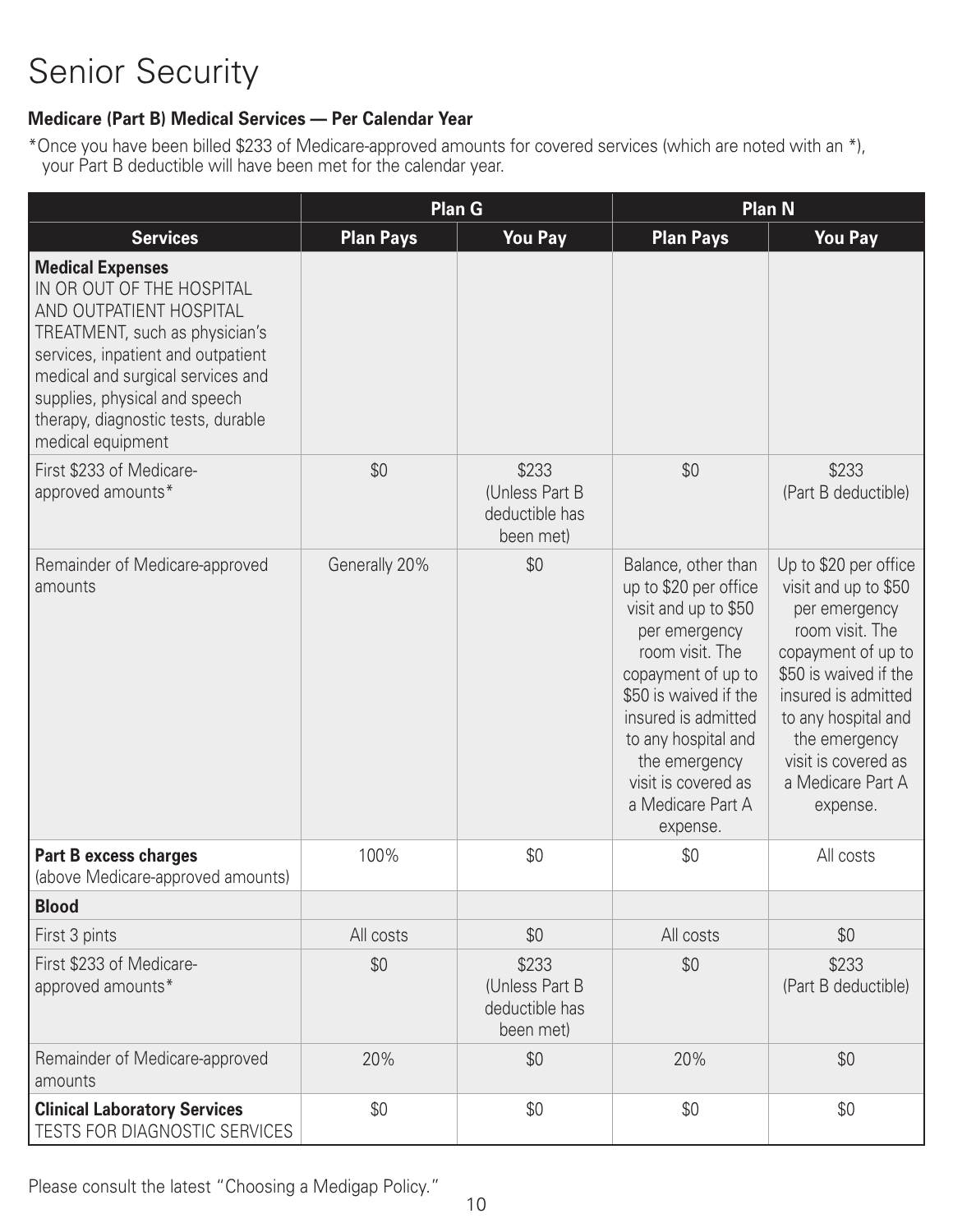### **Medicare Parts A & B**

\*Once you have been billed \$233 of Medicare-approved amounts for covered services (which are noted with an \*), your Part B deductible will have been met for the calendar year.

|                                                                                | <b>Medicare</b> |                  | <b>Plan A</b>                 | Plan C <sup>t</sup>           |                |
|--------------------------------------------------------------------------------|-----------------|------------------|-------------------------------|-------------------------------|----------------|
| <b>Services</b>                                                                | <b>Pays</b>     | <b>Plan Pays</b> | <b>You Pay</b>                | <b>Plan Pays</b>              | <b>You Pay</b> |
| <b>Home Healthcare</b><br>MEDICARE-APPROVED SERVICES                           |                 |                  |                               |                               |                |
| • Medically necessary skilled care<br>services and medical supplies            | 100%            | \$0              | \$0                           | \$0                           | \$0            |
| • Durable medical equipment<br>- First \$233 of Medicare-<br>approved amounts* | \$0             | \$0              | \$233 (Part B)<br>deductible) | \$233 (Part B)<br>deductible) | \$0            |
| <b>Remainder of Medicare-</b><br>$-$<br>approved amounts                       | 80%             | 20%              | \$0                           | 20%                           | \$0            |

#### **Other Benefits Not Covered by Medicare**

|                                                                                                                                                                                           | <b>Medicare</b> | <b>Plan A</b>    |                | Plan C <sup>t</sup>                                       |                                                                       |
|-------------------------------------------------------------------------------------------------------------------------------------------------------------------------------------------|-----------------|------------------|----------------|-----------------------------------------------------------|-----------------------------------------------------------------------|
| <b>Services</b>                                                                                                                                                                           | <b>Pays</b>     | <b>Plan Pays</b> | <b>You Pay</b> | <b>Plan Pays</b>                                          | <b>You Pay</b>                                                        |
| <b>Foreign Travel</b><br>NOT COVERED BY MEDICARE<br>Medically necessary emergency care<br>services beginning during the first 60<br>days of each trip outside the United<br><b>States</b> |                 |                  |                |                                                           |                                                                       |
| First \$250 each calendar year                                                                                                                                                            | \$0             | \$0              | All costs      | \$0                                                       | \$250                                                                 |
| Remainder of charges                                                                                                                                                                      | \$0             | \$0              | All costs      | 80% to a<br>lifetime<br>maximum<br>benefit of<br>\$50,000 | 20% and<br>amounts<br>over \$50,000<br>lifetime<br>maximum<br>benefit |

† Starting January 1, 2020, Medicare Supplement plans will no longer cover the Part B deductible for people who are new to Medicare. Because of this change, Medicare Supplement Plans C and F will be available only to people who are eligible for Medicare before January 1, 2020.

Medicare benefits are subject to change. The Medicare deductible and copayment amounts in this outline are effective through December 31, 2022.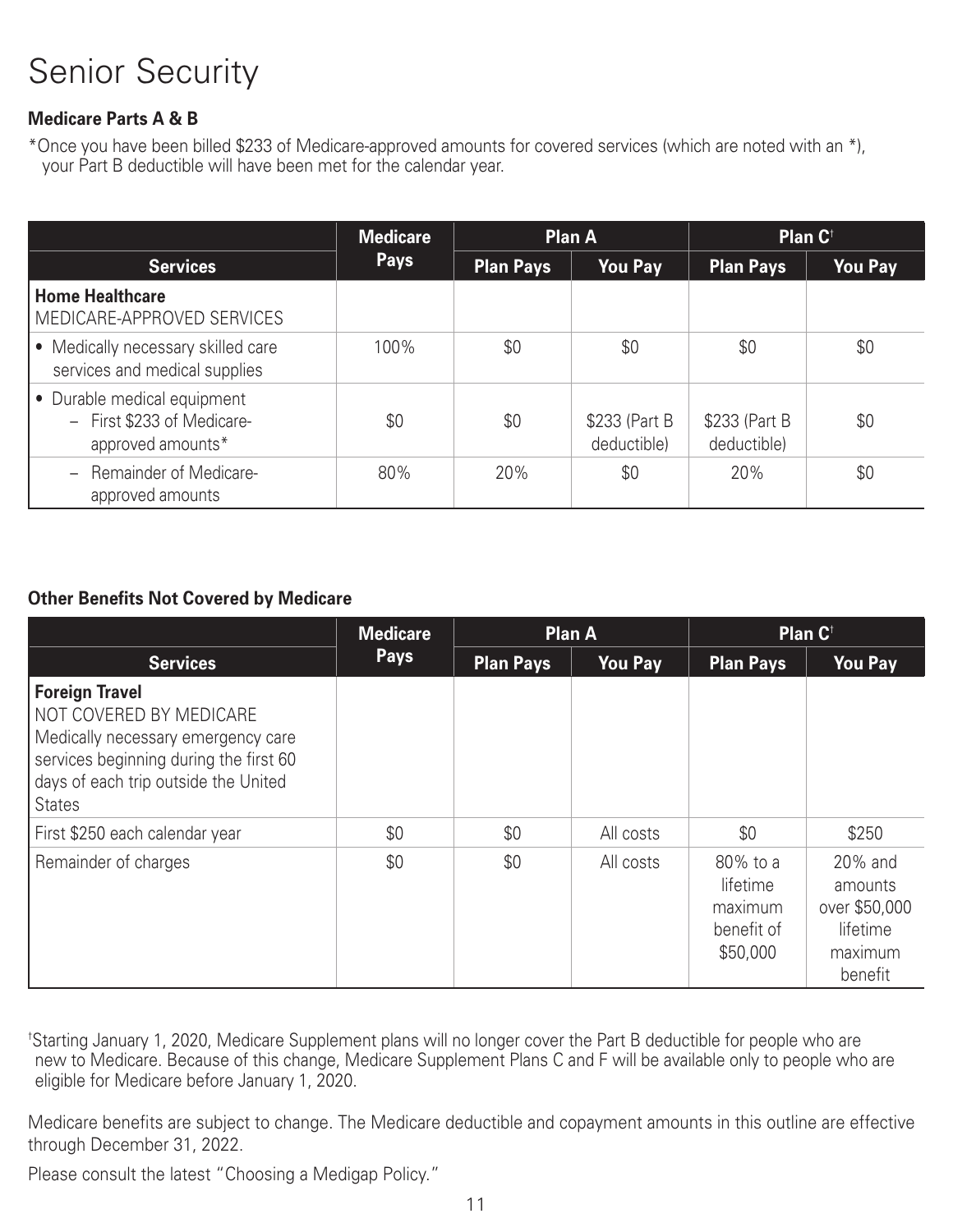| Plan D    |                              | Plan $F^{\dagger}$           |                |  |
|-----------|------------------------------|------------------------------|----------------|--|
| Plan Pays | <b>You Pay</b>               | Plan Pays                    | <b>You Pay</b> |  |
|           |                              |                              |                |  |
| \$0       | \$0                          | \$0                          | \$0            |  |
| \$0       | \$233<br>(Part B deductible) | \$233<br>(Part B deductible) | \$0            |  |
| 20%       | \$0                          | 20%                          | \$0            |  |

| <b>Plan D</b>                                       |                                                              | Plan F <sup>t</sup>                                 |                                                              |  |
|-----------------------------------------------------|--------------------------------------------------------------|-----------------------------------------------------|--------------------------------------------------------------|--|
| <b>Plan Pays</b>                                    | <b>You Pay</b>                                               | <b>Plan Pays</b>                                    | <b>You Pay</b>                                               |  |
|                                                     |                                                              |                                                     |                                                              |  |
| \$0                                                 | \$250                                                        | \$0                                                 | \$250                                                        |  |
| 80% to a<br>lifetime maximum<br>benefit of \$50,000 | 20% and amounts over<br>\$50,000 lifetime maximum<br>benefit | 80% to a<br>lifetime maximum<br>benefit of \$50,000 | 20% and amounts over<br>\$50,000 lifetime maximum<br>benefit |  |

† Starting January 1, 2020, Medicare Supplement plans will no longer cover the Part B deductible for people who are new to Medicare. Because of this change, Medicare Supplement Plans C and F will be available only to people who are eligible for Medicare before January 1, 2020.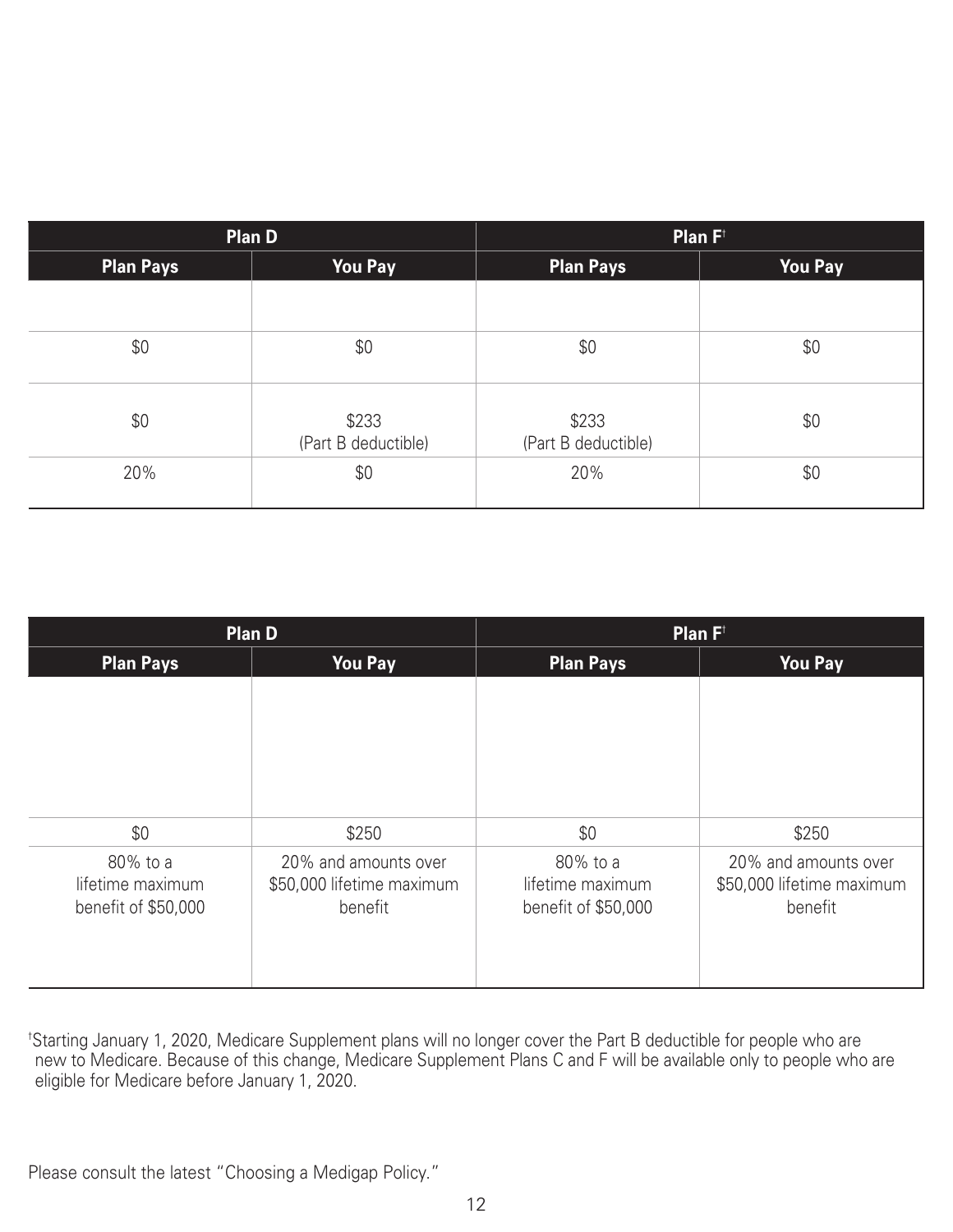### **Medicare Parts A & B**

\*Once you have been billed \$233 of Medicare-approved amounts for covered services (which are noted with an \*), your Part B deductible will have been met for the calendar year.

|                                                                                |                  | <b>Plan G</b>                                           |                  | <b>Plan N</b>                |
|--------------------------------------------------------------------------------|------------------|---------------------------------------------------------|------------------|------------------------------|
| <b>Services</b>                                                                | <b>Plan Pays</b> | <b>You Pay</b>                                          | <b>Plan Pays</b> | <b>You Pay</b>               |
| <b>Home Healthcare</b><br>MEDICARE-APPROVED SERVICES                           |                  |                                                         |                  |                              |
| Medically necessary skilled care<br>services and medical supplies              | \$0              | \$0                                                     | \$0              | \$0                          |
| • Durable medical equipment<br>- First \$233 of Medicare-<br>approved amounts* | \$0              | \$233<br>(Unless Part B)<br>deductible has<br>been met) | \$0              | \$233<br>(Part B deductible) |
| - Remainder of Medicare-<br>approved amounts                                   | 20%              | \$0                                                     | 20%              | \$0                          |

#### **Other Benefits Not Covered by Medicare**

|                                                                                                                                                                                           | <b>Plan G</b>                                       |                                                                 | <b>Plan N</b>                                       |                                                                 |
|-------------------------------------------------------------------------------------------------------------------------------------------------------------------------------------------|-----------------------------------------------------|-----------------------------------------------------------------|-----------------------------------------------------|-----------------------------------------------------------------|
| <b>Services</b>                                                                                                                                                                           | <b>Plan Pays</b>                                    | <b>You Pay</b>                                                  | <b>Plan Pays</b>                                    | <b>You Pay</b>                                                  |
| <b>Foreign Travel</b><br>NOT COVERED BY MEDICARE<br>Medically necessary emergency care<br>services beginning during the first 60<br>days of each trip outside the United<br><b>States</b> |                                                     |                                                                 |                                                     |                                                                 |
| First \$250 each calendar year                                                                                                                                                            | \$0                                                 | \$250                                                           | \$0                                                 | \$250                                                           |
| Remainder of charges                                                                                                                                                                      | 80% to a<br>lifetime maximum<br>benefit of \$50,000 | 20% and amounts<br>over \$50,000<br>lifetime maximum<br>benefit | 80% to a<br>lifetime maximum<br>benefit of \$50,000 | 20% and amounts<br>over \$50,000<br>lifetime maximum<br>benefit |

Medicare benefits are subject to change. The Medicare deductible and copayment amounts in this outline are effective through December 31, 2022.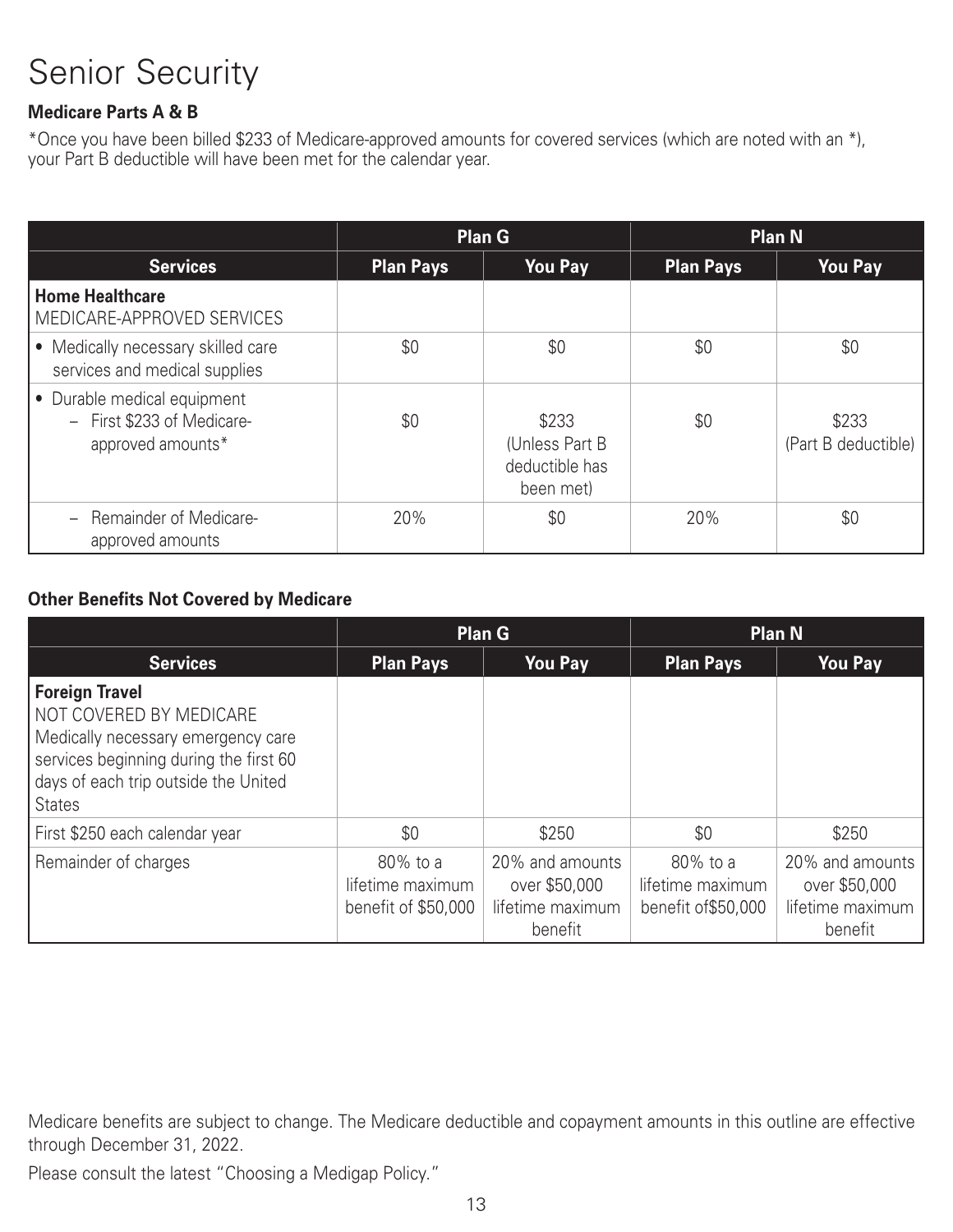# Senior Preferred

*(Available in Maricopa, Pima, Apache, Cochise, Coconino, Mohave, Pinal, and Santa Cruz counties only.)* 

**Important:** Generally, you must use doctors and hospitals in the Senior Preferred provider network except for emergencies. Benefits will be provided at the Senior Preferred level for Medicare-eligible expenses for treatment of a medical emergency regardless of whether or not a Senior Preferred hospital or physician is used.

#### **Medicare (Part A) Hospital Services — Per Benefit Period**

\*The benefit period, as it applies to Medicare Part A services described below, begins on the first day you receive services as an inpatient and ends after you have been out of hospital and have not received skilled care in any other facility for 60 days in a row.

|                                                                                                                                                                                                                                     |                                                                                                     | Plan C <sup>+</sup>                    |                |
|-------------------------------------------------------------------------------------------------------------------------------------------------------------------------------------------------------------------------------------|-----------------------------------------------------------------------------------------------------|----------------------------------------|----------------|
| <b>Services</b>                                                                                                                                                                                                                     | <b>Medicare Pays</b>                                                                                | <b>Plan Pays</b>                       | <b>You Pay</b> |
| Hospitalization* Semi-private room and board,<br>general nursing and miscellaneous services<br>and supplies                                                                                                                         |                                                                                                     |                                        |                |
| First 60 days                                                                                                                                                                                                                       | All but \$1,556                                                                                     | \$1,556<br>(Part A deductible)         | \$0            |
| 61st thru 90th day                                                                                                                                                                                                                  | All but \$389 a day                                                                                 | \$389 a day                            | \$0            |
| 91st day and after<br>While using 60 lifetime reserve days<br>Once lifetime reserve days are used:                                                                                                                                  | All but \$778 a day                                                                                 | \$778 a day                            | \$0            |
| - Additional 365 days                                                                                                                                                                                                               | \$0                                                                                                 | 100% of Medicare-<br>eligible expenses | $$0**$         |
| - Beyond the additional 365 days                                                                                                                                                                                                    | \$0                                                                                                 | \$0                                    | All costs      |
| <b>Skilled Nursing Facility Care*</b><br>You must meet Medicare's requirements,<br>including having been in a hospital for at least 3<br>days and entered a Medicare-approved facility<br>within 30 days after leaving the hospital |                                                                                                     |                                        |                |
| First 20 days                                                                                                                                                                                                                       | All approved amounts                                                                                | \$0                                    | \$0            |
| 21st thru 100th day                                                                                                                                                                                                                 | All but \$194.50<br>a day                                                                           | Up to \$194.50<br>a day                | \$0            |
| 101st day and after                                                                                                                                                                                                                 | \$0                                                                                                 | \$0                                    | All costs      |
| <b>Blood</b>                                                                                                                                                                                                                        |                                                                                                     |                                        |                |
| First 3 pints                                                                                                                                                                                                                       | \$0                                                                                                 | 3 pints                                | \$0            |
| Additional amounts                                                                                                                                                                                                                  | 100%                                                                                                | \$0                                    | \$0            |
| <b>Hospice Care</b><br>You must meet Medicare's requirements,<br>including having a doctor's certification of<br>terminal illness.                                                                                                  | All but very limited<br>copayment/coinsurance for<br>outpatient drugs and<br>inpatient respite care | Medicare<br>copayment/<br>coinsurance  | \$0            |

† Starting January 1, 2020, Medicare Supplement plans will no longer cover the Part B deductible for people who are new to Medicare. Because of this change, Medicare Supplement Plans C and F will be available only to people who are eligible for Medicare before January 1, 2020.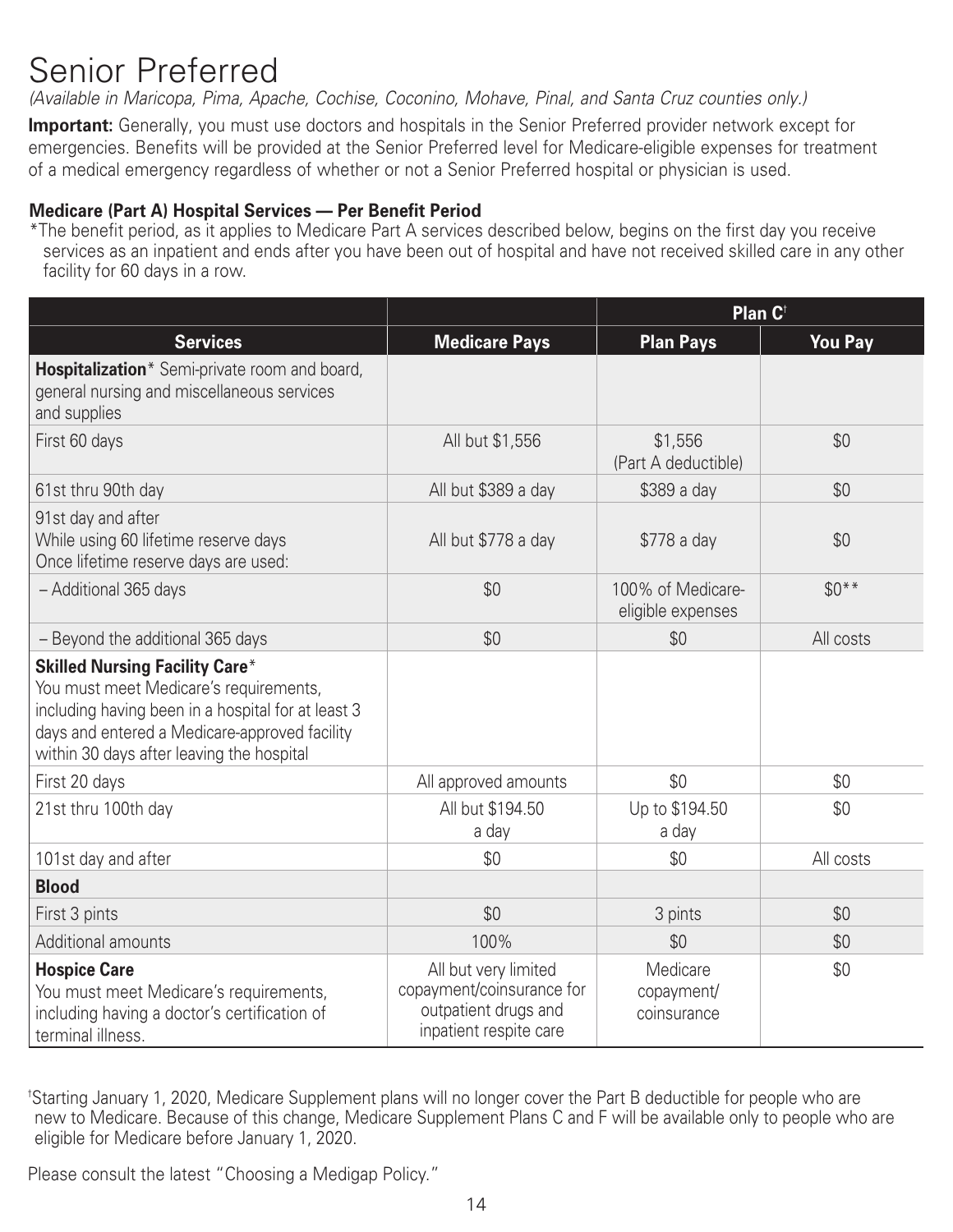\*\***Notice:** When your Medicare Part A hospital benefits are exhausted, BCBSAZ stands in place of Medicare and will pay whatever amount Medicare would have paid for up to an additional 365 days. During this time the hospital is prohibited from billing you for the balance based on any difference between its billed charges and the amount Medicare would have paid.

|                                        | <b>Plan D</b>  |                                        | Plan G         |                                        | <b>Plan N</b>  |
|----------------------------------------|----------------|----------------------------------------|----------------|----------------------------------------|----------------|
| <b>Plan Pays</b>                       | <b>You Pay</b> | <b>Plan Pays</b>                       | <b>You Pay</b> | <b>Plan Pays</b>                       | <b>You Pay</b> |
|                                        |                |                                        |                |                                        |                |
| \$1,556<br>(Part A deductible)         | \$0            | \$1,556<br>(Part A deductible)         | \$0            | \$1,556<br>(Part A deductible)         | \$0            |
| \$389 a day                            | \$0            | \$389 a day                            | \$0            | \$389 a day                            | \$0            |
| \$778 a day                            | \$0            | \$778 a day                            | \$0            | \$778 a day                            | \$0            |
| 100% of Medicare-<br>eligible expenses | $$0***$        | 100% of Medicare-<br>eligible expenses | $$0**$$        | 100% of Medicare-<br>eligible expenses | $$0***$        |
| \$0                                    | All costs      | \$0                                    | All costs      | \$0                                    | All costs      |
|                                        |                |                                        |                |                                        |                |
| \$0                                    | \$0            | \$0                                    | \$0            | \$0                                    | \$0            |
| Up to \$194.50<br>a day                | \$0            | Up to \$194.50<br>a day                | \$0            | Up to \$194.50<br>a day                | \$0            |
| \$0                                    | All costs      | \$0                                    | All costs      | \$0                                    | All costs      |
|                                        |                |                                        |                |                                        |                |
| 3 pints                                | \$0            | 3 pints                                | \$0            | 3 pints                                | \$0            |
| \$0                                    | \$0            | \$0                                    | \$0            | \$0                                    | \$0            |
| Medicare<br>copayment/<br>coinsurance  | \$0            | Medicare<br>copayment/<br>coinsurance  | \$0            | Medicare<br>copayment/<br>coinsurance  | \$0            |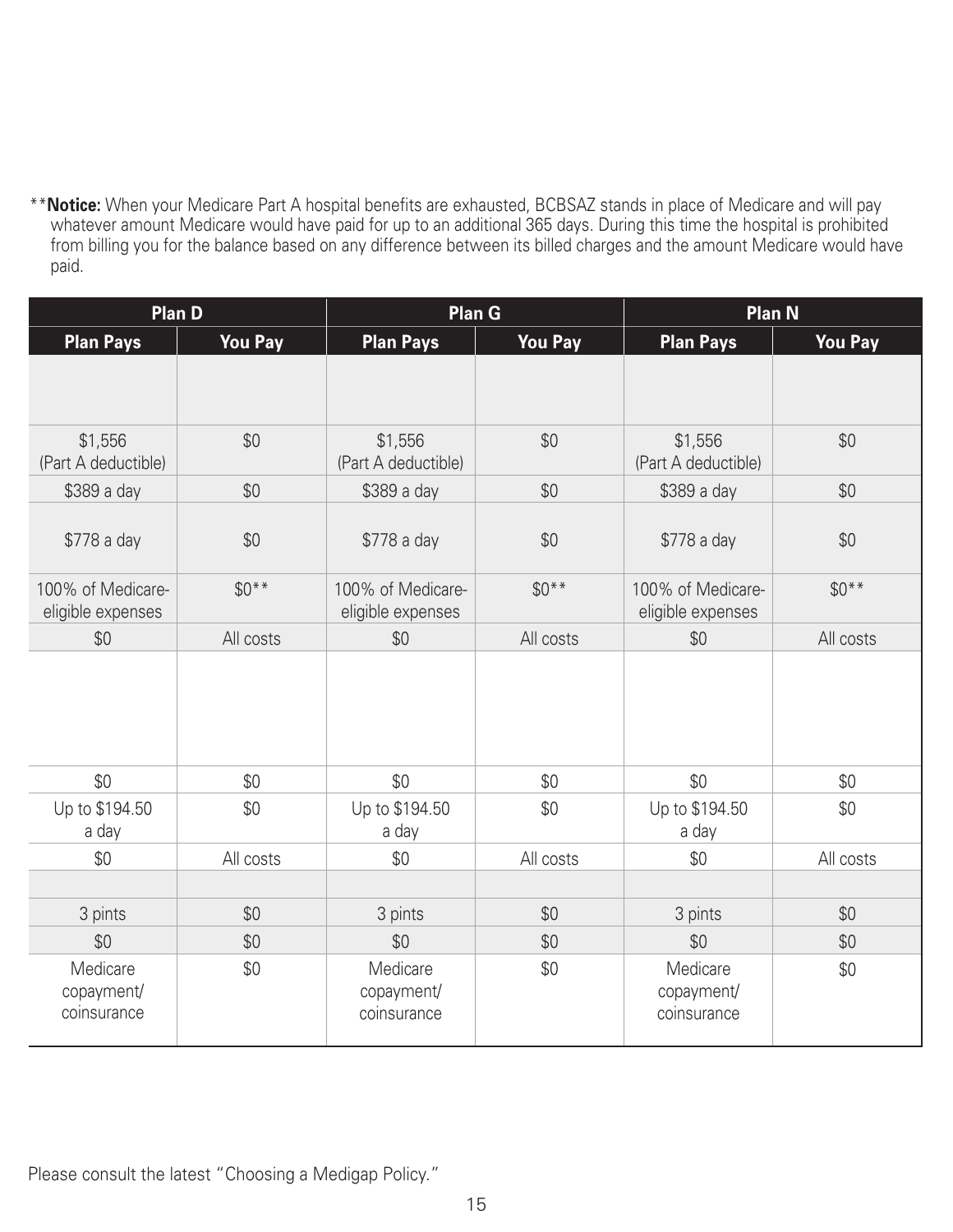# Senior Preferred

*(Available in Maricopa, Pima, Apache, Cochise, Coconino, Mohave, Pinal, and Santa Cruz counties only.)* 

**Important:** Generally, you must use doctors and hospitals in the Senior Preferred provider network except for emergencies. Benefits will be provided at the Senior Preferred level for Medicare-eligible expenses for treatment of a medical emergency regardless of whether or not a Senior Preferred hospital or physician is used.

#### **Medicare (Part B) Medical Services — Per Calendar Year**

\*Once you have been billed \$233 of Medicare-approved amounts for covered services (which are noted with an \*), your Part B deductible will have been met for the calendar year.

|                                                                                                                                                                                                                                                                                    |                      | Plan C <sup>t</sup>          |                |
|------------------------------------------------------------------------------------------------------------------------------------------------------------------------------------------------------------------------------------------------------------------------------------|----------------------|------------------------------|----------------|
| <b>Services</b>                                                                                                                                                                                                                                                                    | <b>Medicare Pays</b> | <b>Plan Pays</b>             | <b>You Pay</b> |
| <b>Medical Expenses</b><br>IN OR OUT OF THE HOSPITAL AND OUTPATIENT<br>HOSPITAL TREATMENT, such as physician's<br>services, inpatient and outpatient medical and<br>surgical services and supplies, physical and<br>speech therapy, diagnostic tests, durable medical<br>equipment |                      |                              |                |
| First \$233 of Medicare-approved amounts*                                                                                                                                                                                                                                          | \$0                  | \$233<br>(Part B deductible) | \$0            |
| Remainder of Medicare-approved amounts                                                                                                                                                                                                                                             | Generally 80%        | Generally 20%                | \$0            |
| Part B excess charges (above Medicare-approved<br>amounts)                                                                                                                                                                                                                         | \$0                  | \$0                          | All costs      |
| <b>Blood</b>                                                                                                                                                                                                                                                                       |                      |                              |                |
| First 3 pints                                                                                                                                                                                                                                                                      | \$0                  | All costs                    | \$0            |
| Next \$233 of Medicare-approved amounts*                                                                                                                                                                                                                                           | \$0                  | \$233<br>(Part B deductible) | \$0            |
| Remainder of Medicare-approved amounts                                                                                                                                                                                                                                             | 80%                  | 20%                          | \$0            |
| <b>Clinical Laboratory Services</b><br>TESTS FOR DIAGNOSTIC SERVICES                                                                                                                                                                                                               | 100%                 | \$0                          | \$0            |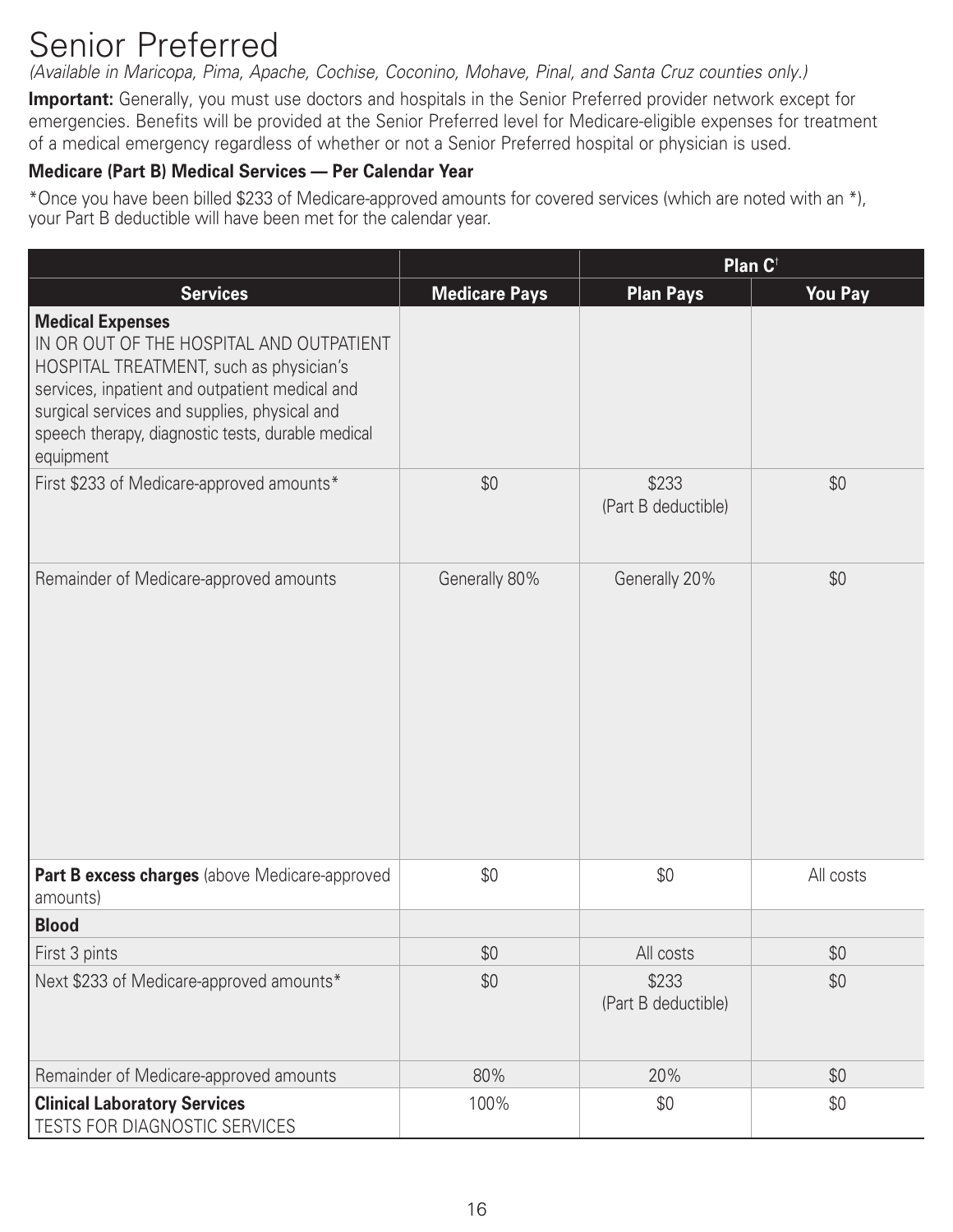† Starting January 1, 2020, Medicare Supplement plans will no longer cover the Part B deductible for people who are new to Medicare. Because of this change, Medicare Supplement Plans C and F will be available only to people who are eligible for Medicare before January 1, 2020.

|                  | Plan D                       |                  | <b>Plan G</b>                                          | <b>Plan N</b>                                                                                                                                                                                                                                                                  |                                                                                                                                                                                                                                                            |
|------------------|------------------------------|------------------|--------------------------------------------------------|--------------------------------------------------------------------------------------------------------------------------------------------------------------------------------------------------------------------------------------------------------------------------------|------------------------------------------------------------------------------------------------------------------------------------------------------------------------------------------------------------------------------------------------------------|
| <b>Plan Pays</b> | <b>You Pay</b>               | <b>Plan Pays</b> | <b>You Pay</b>                                         | <b>Plan Pays</b>                                                                                                                                                                                                                                                               | <b>You Pay</b>                                                                                                                                                                                                                                             |
|                  |                              |                  |                                                        |                                                                                                                                                                                                                                                                                |                                                                                                                                                                                                                                                            |
| \$0              | \$233<br>(Part B deductible) | \$0              | \$233<br>(Unless Part B<br>deductible has<br>been met) | \$0                                                                                                                                                                                                                                                                            | \$233<br>(Part B deductible)                                                                                                                                                                                                                               |
| Generally 20%    | \$0                          | Generally 20%    | \$0                                                    | Balance, other than<br>up to \$20 per office<br>visit and up to \$50<br>per emergency<br>room visit. The<br>copayment of up to<br>\$50 is waived if the<br>insured is admitted<br>to any hospital and<br>the emergency<br>visit is covered as<br>a Medicare Part A<br>expense. | Up to \$20 per<br>office visit and<br>up to \$50 per<br>emergency<br>room visit. The<br>copayment of up to<br>\$50 is waived if the<br>insured is admitted<br>to any hospital and<br>the emergency<br>visit is covered as<br>a Medicare Part A<br>expense. |
| \$0              | All costs                    | 100%             | \$0                                                    | \$0                                                                                                                                                                                                                                                                            | All costs                                                                                                                                                                                                                                                  |
|                  |                              |                  |                                                        |                                                                                                                                                                                                                                                                                |                                                                                                                                                                                                                                                            |
| All costs        | \$0                          | All costs        | \$0                                                    | All costs                                                                                                                                                                                                                                                                      | \$0                                                                                                                                                                                                                                                        |
| \$0              | \$233<br>(Part B deductible) | \$0              | \$233<br>(Unless Part B<br>deductible has<br>been met) | \$0                                                                                                                                                                                                                                                                            | \$233<br>(Part B deductible)                                                                                                                                                                                                                               |
| 20%              | \$0                          | 20%              | \$0                                                    | 20%                                                                                                                                                                                                                                                                            | \$0                                                                                                                                                                                                                                                        |
| \$0              | \$0                          | \$0              | \$0                                                    | \$0                                                                                                                                                                                                                                                                            | \$0                                                                                                                                                                                                                                                        |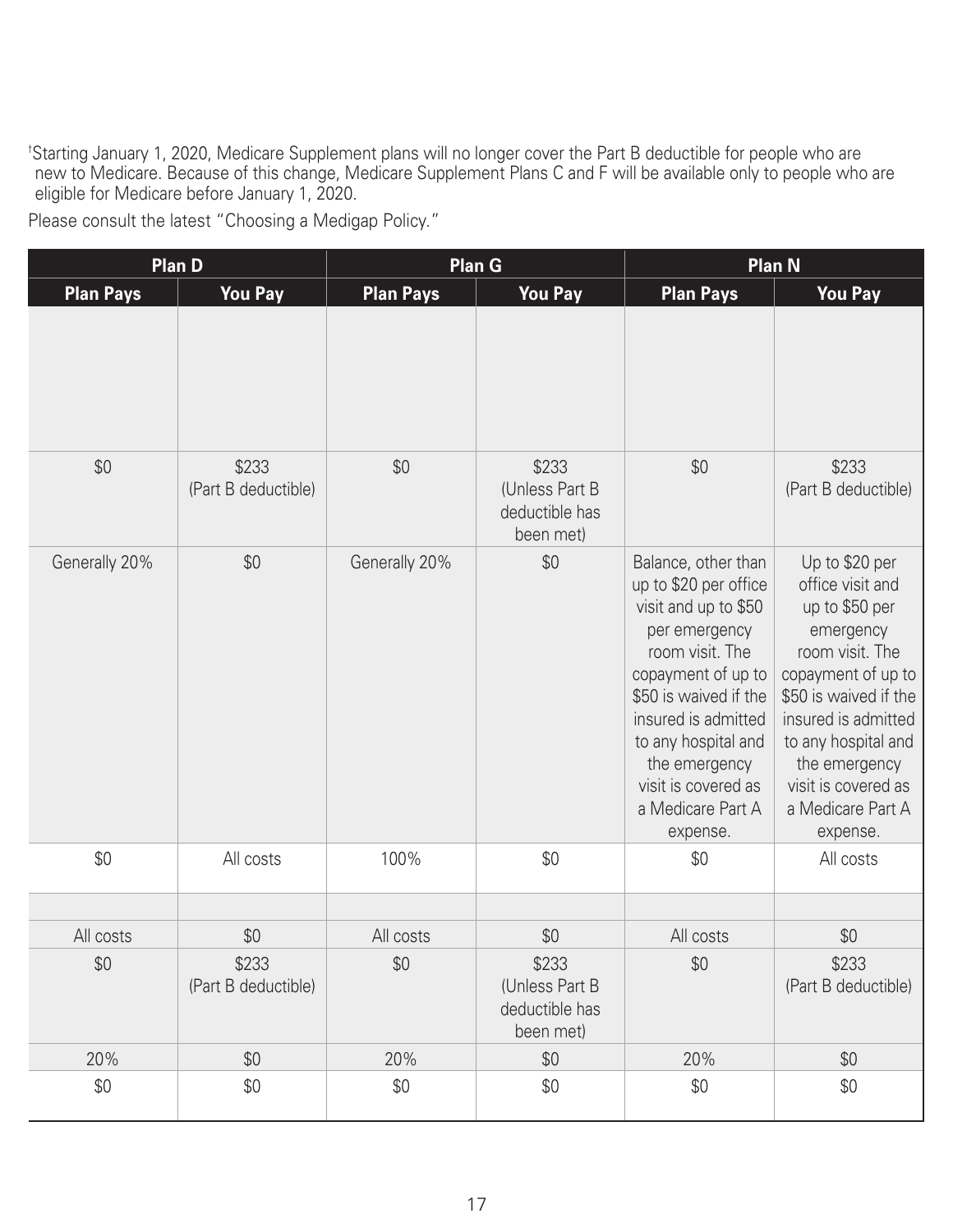# Senior Preferred

*(Available in Maricopa, Pima, Apache, Cochise, Coconino, Mohave, Pinal, and Santa Cruz counties only.)* 

**Important**: Generally, you must use doctors and hospitals in the Senior Preferred provider network except for emergencies. Benefits will be provided at the Senior Preferred level for Medicare-eligible expenses for treatment of a medical emergency regardless of whether or not a Senior Preferred hospital or physician is used.

#### **Medicare Parts A & B**

\*Once you have been billed \$233 of Medicare-approved amounts for covered services (which are noted with an \*), your Part B deductible will have been met for the calendar year.

|                                                                            |                      | Plan C <sup>t</sup>          |                |
|----------------------------------------------------------------------------|----------------------|------------------------------|----------------|
| <b>Services</b>                                                            | <b>Medicare Pays</b> | <b>Plan Pays</b>             | <b>You Pay</b> |
| <b>Home Healthcare</b><br>MEDICARE-APPROVED SERVICES                       |                      |                              |                |
| • Medically necessary skilled care services and<br>medical supplies        | 100%                 | \$0                          | \$0            |
| • Durable medical equipment<br>- First \$233 of Medicare-approved amounts* | \$0                  | \$233<br>(Part B deductible) | \$0            |
| Remainder of Medicare-approved amounts                                     | 80%                  | 20%                          | \$0            |

#### **Other Benefits Not Covered By Medicare**

|                                                                                                                                                                          |                      | Plan C <sup>t</sup>                                    |                                                         |  |
|--------------------------------------------------------------------------------------------------------------------------------------------------------------------------|----------------------|--------------------------------------------------------|---------------------------------------------------------|--|
| <b>Services</b>                                                                                                                                                          | <b>Medicare Pays</b> | <b>Plan Pays</b>                                       | <b>You Pay</b>                                          |  |
| Foreign Travel<br>NOT COVERED BY MEDICARE<br>Medically necessary emergency care services<br>beginning during the first 60 days of each trip<br>outside the United States |                      |                                                        |                                                         |  |
| First \$250 each calendar year                                                                                                                                           | \$0                  | \$0                                                    | \$250                                                   |  |
| Remainder of charges                                                                                                                                                     | \$0                  | 80% to a<br>lifetime<br>maximum benefit<br>of \$50,000 | 20% and amounts<br>over \$50,000<br>lifetime<br>maximum |  |

† Starting January 1, 2020, Medicare Supplement plans will no longer cover the Part B deductible for people who are new to Medicare. Because of this change, Medicare Supplement Plans C and F will be available only to people who are eligible for Medicare before January 1, 2020.

Medicare benefits are subject to change. The Medicare deductible and copayment amounts in this outline are effective through December 31, 2022.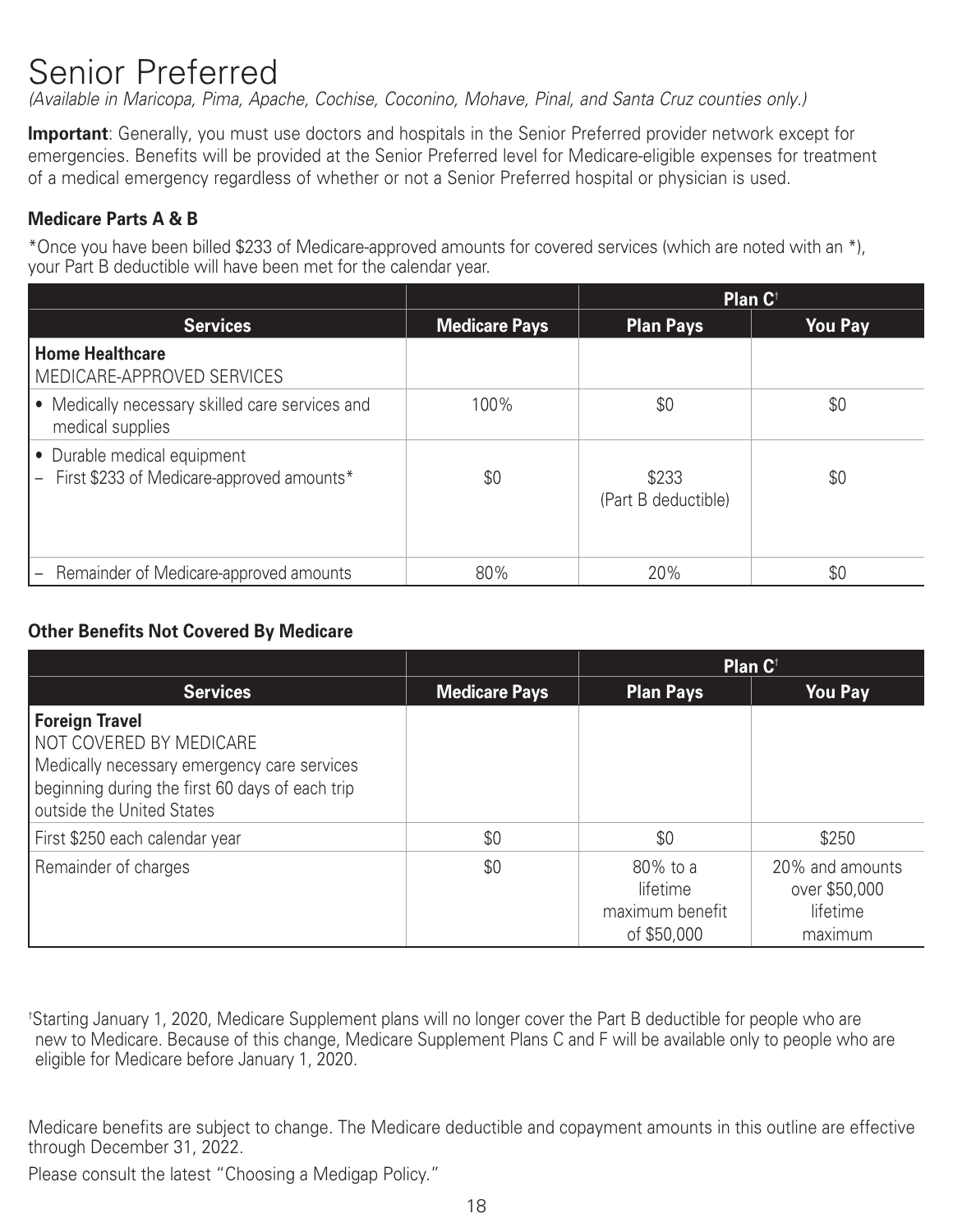|                  | <b>Plan D</b>                |                  | <b>Plan G</b>                                           |           | <b>Plan N</b>                |
|------------------|------------------------------|------------------|---------------------------------------------------------|-----------|------------------------------|
| <b>Plan Pays</b> | <b>You Pay</b>               | <b>Plan Pays</b> | <b>You Pay</b>                                          | Plan Pays | <b>You Pay</b>               |
|                  |                              |                  |                                                         |           |                              |
| \$0              | \$0                          | \$0              | \$0                                                     | \$0       | \$0                          |
| \$0              | \$233<br>(Part B deductible) | \$0              | \$233<br>(Unless Part B)<br>deductible has<br>been met) | \$0       | \$233<br>(Part B deductible) |
| 20%              | \$0                          | 20%              | \$0                                                     | 20%       | \$0                          |

#### **Other Benefits Not Covered By Medicare**

| <b>Plan D</b>    |                 | <b>Plan G</b>    |                 | <b>Plan N</b>    |                 |
|------------------|-----------------|------------------|-----------------|------------------|-----------------|
| <b>Plan Pays</b> | You Pay         | <b>Plan Pays</b> | You Pay         | <b>Plan Pays</b> | <b>You Pay</b>  |
|                  |                 |                  |                 |                  |                 |
|                  |                 |                  |                 |                  |                 |
|                  |                 |                  |                 |                  |                 |
|                  |                 |                  |                 |                  |                 |
|                  |                 |                  |                 |                  |                 |
| \$0              | \$250           | \$0              | \$250           | \$0              | \$250           |
| 80% to a         | 20% and amounts | 80% to a         | 20% and amounts | 80% to a         | 20% and amounts |
| lifetime         | over \$50,000   | lifetime         | over \$50,000   | lifetime         | over \$50,000   |
| maximum benefit  | lifetime        | maximum benefit  | lifetime        | maximum benefit  | lifetime        |
| of \$50,000      | maximum         | of \$50,000      | maximum         | of \$50,000      | maximum         |

**You have the right to purchase a Senior Security plan, which has comparable or lesser benefits and does not contain a network restriction. Your new coverage will be effective the first day of the month after we receive your written request.**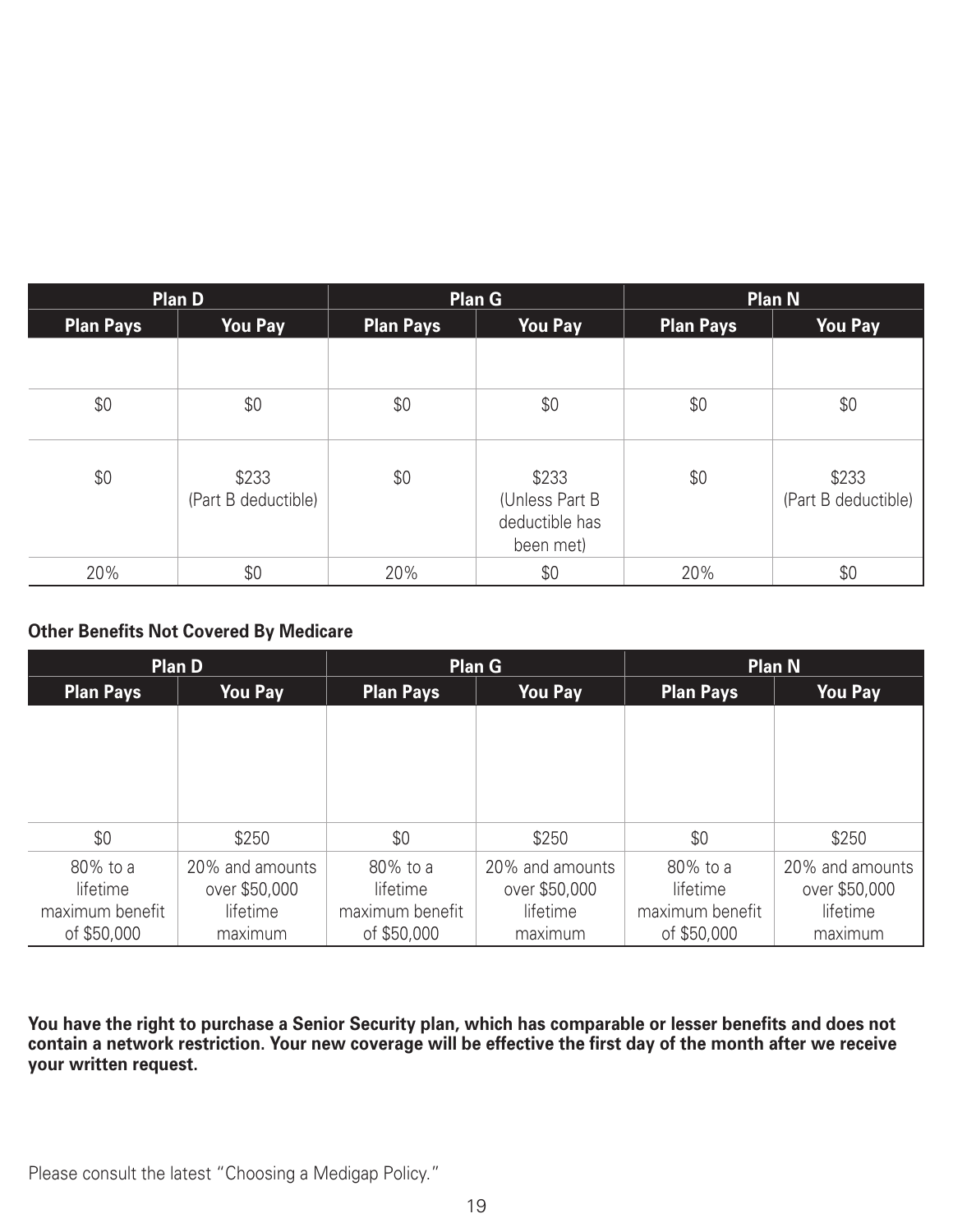### **QUALITY ASSURANCE PROGRAM**

BCBSAZ uses various processes and tools to monitor the quality of service and care, including:

- Credentialing and recredentialing of physicians and institutional providers in accordance with nationally recognized credentialing requirements and standards
- Annual member, broker, and provider surveys to determine levels of satisfaction
- Medical coverage guidelines available to providers
- Focused provider reviews
- Complaint investigation, tracking, trending, and resolution. Care and service issues are addressed according to severity of the issue, with corrective action as deemed necessary. Provider-related complaints (practitioner or institutional) are linked to the recredentialing process.
- Grievance tracking and trending

### **GRIEVANCE PROCEDURE/REQUEST FOR RECONSIDERATION**

If you cannot resolve an issue or you disagree with an action or decision made by BCBSAZ\*, you may submit a written grievance to BCBSAZ. You must send BCBSAZ your grievance request within one (1) year of the notice of the adverse benefit determination or date of occurrence if not related to a benefit determination.

First-Level Review: After receiving your grievance, BCBSAZ will review the situation, including any new information brought to BCBSAZ's attention. BCBSAZ will notify you of its decision within sixty (60) days of receiving your grievance.

Second-Level Review: If you disagree with BCBSAZ's first-level decision, you may send BCBSAZ a request for a second-level review. You must file your request for second-level review within sixty (60) days of receiving BCBSAZ's first-level decision. BCBSAZ will notify you of its second-level decision within sixty (60) days of the date BCBSAZ receives your secondlevel grievance. See the Senior Preferred Policy for additional information on the BCBSAZ grievance procedures.

<sup>\*</sup>If your claim has been denied by Medicare, please contact the Center for Medicare and Medicaid Services at **1-800-MEDICARE** or **www.Medicare.gov.**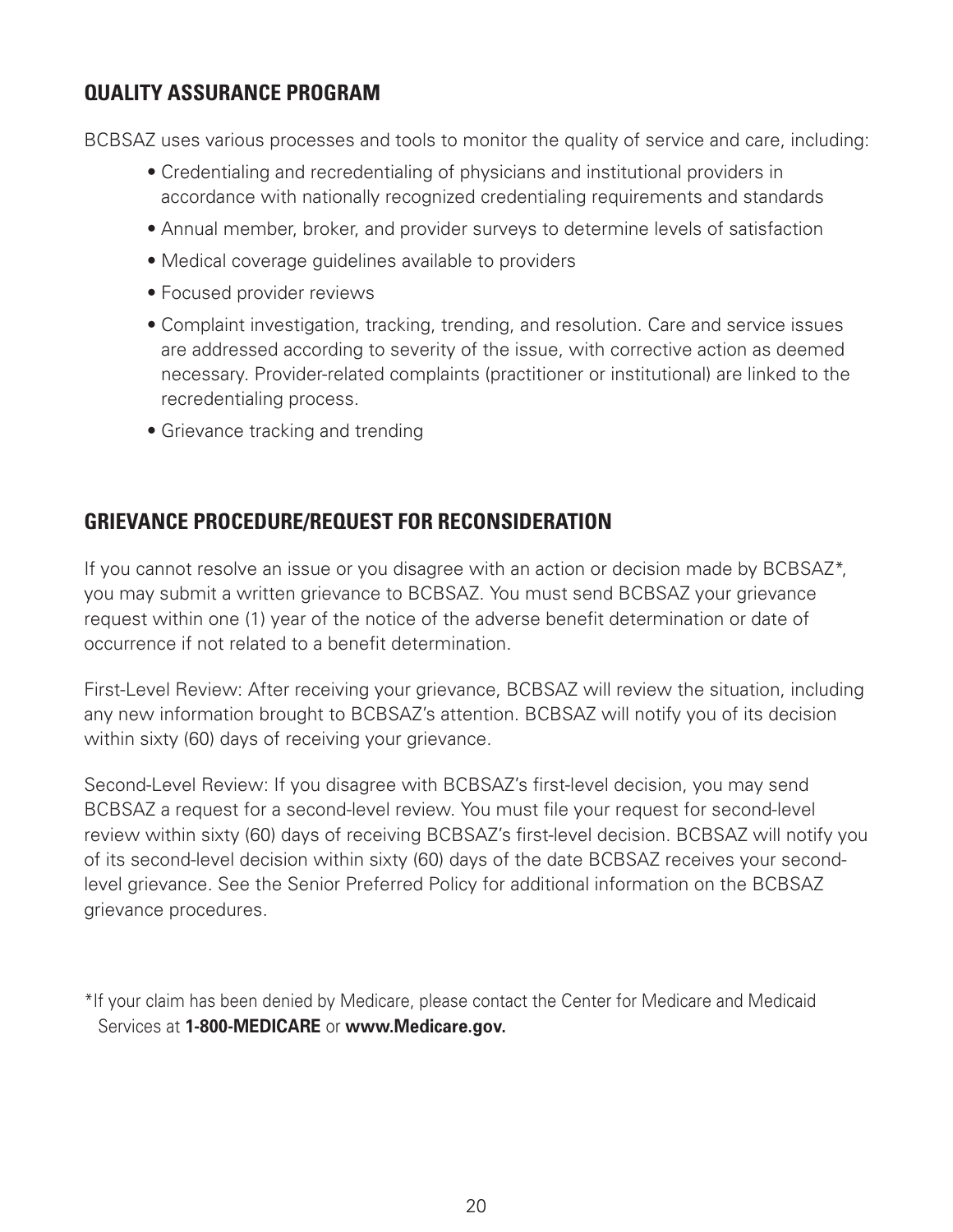### **EXCLUSIONS AND LIMITATIONS**

Benefits are provided only for services that are eligible for Medicare reimbursement, except for those additional benefits specifically listed in the policy. A copy of the policy will be sent to you when you enroll, or upon request prior to enrollment. Additionally, no benefits will be paid under the policy for expenses associated with:

- Charges incurred before the policy becomes effective or after the policy terminates
- Cosmetic surgery
- Dental care and dentures
- Intermediate and custodial nursing facility care
- Personal comfort items such as guest trays, television, phone, etc.
- Prescription drugs not administered in a hospital or skilled nursing facility
- Private duty nursing
- Routine foot care
- Services covered by Workers' Compensation
- Services covered by any other governmental health program or provided by a governmental facility unless required by law
- Services delivered for which you are eligible as a member of a Medicare Advantage plan
- Services which are free or for which you have no legal obligation to pay
- Skilled nursing facility care beyond what is covered by Medicare

### ADDITIONAL EXCLUSION FOR SENIOR PREFERRED MEDICARE SELECT

Except for a Medicare-eligible hospital stay as the result of a medical emergency or accident, or as specifically listed in the policy, services delivered by non-Senior Preferred Providers are not covered.

**Note:** This is only a brief summary of benefits and exclusions. Please refer to the specific provisions found within the policy for detailed information about benefits, limitations, and exclusions.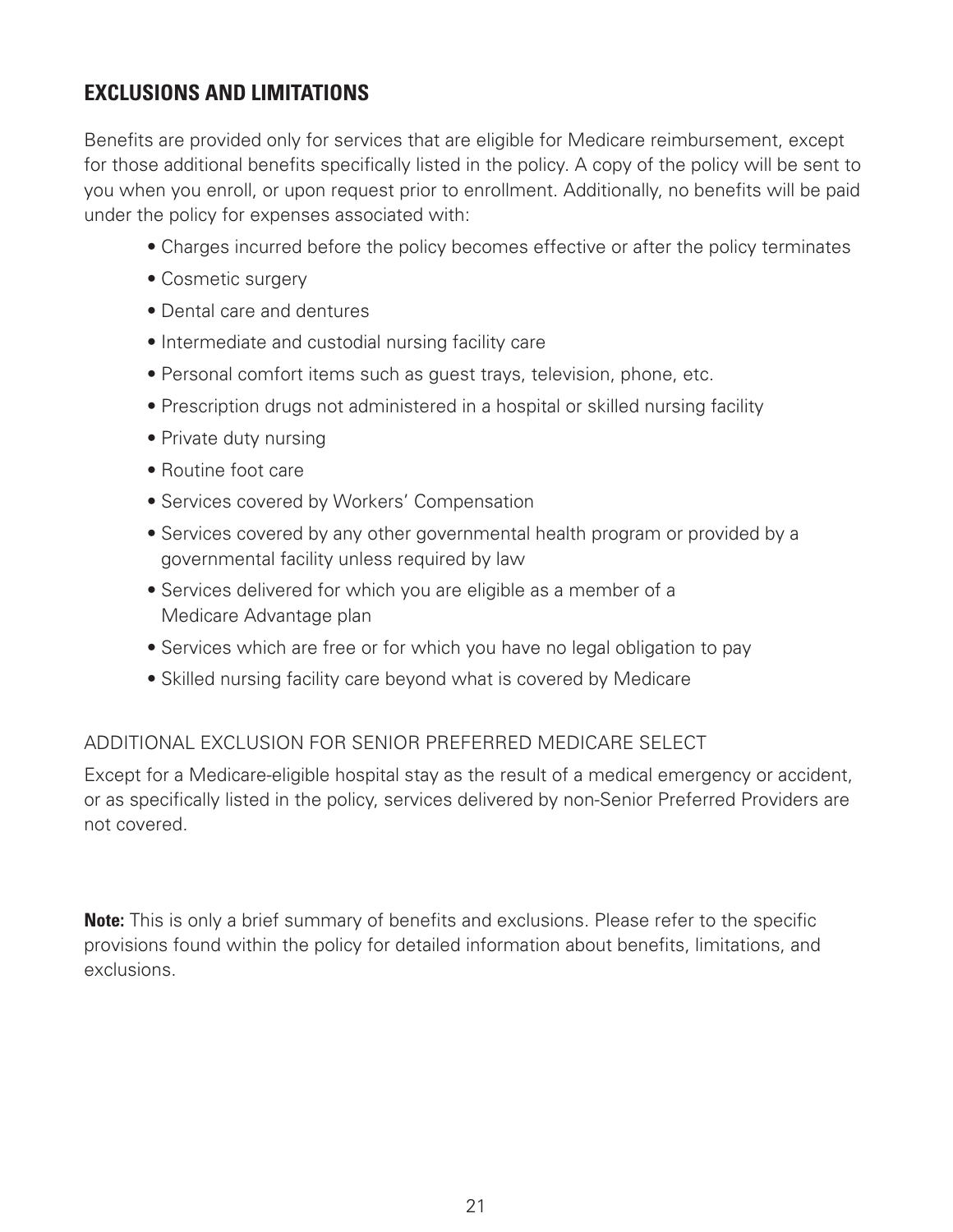### **Disclosures**

Use this outline to compare benefits and premiums among policies.

### **Read your policy very carefully**

This is only an outline describing your policy's most important features. The policy is your Medicare Supplement insurance contract. You must read the policy itself to understand all of the rights and duties of both you and Blue Cross Blue Shield of Arizona.

### **Right to return policy**

If you find that you are not satisfied with your policy, you may return it to:

Blue Cross Blue Shield of Arizona Enrollment Services Department P.O. Box 13466 Phoenix, Arizona 85002-3466

If you send the policy back to BCBSAZ within 30 days after you receive it, BCBSAZ will treat the policy as if it had never been issued and return all of your payments.

### **Policy replacement**

If you are replacing another health insurance policy, do NOT cancel it until you have actually received your new policy and are sure you want to keep it.

### **Notice**

- This policy may not fully cover all of your medical costs.
- Neither Blue Cross Blue Shield of Arizona nor its contracted brokers are connected with Medicare.
- This outline of coverage does not give all the details of Medicare coverage. Contact your local Social Security office or consult "Medicare & You" for more details.

### **Complete answers are very important**

When you fill out the application for the new policy, be sure to answer truthfully and completely all questions about your medical and health history. Blue Cross Blue Shield of Arizona may cancel your policy and refuse to pay any claims if you leave out or falsify important medical information.

Review the application carefully before you sign it. Be certain that all information has been properly recorded.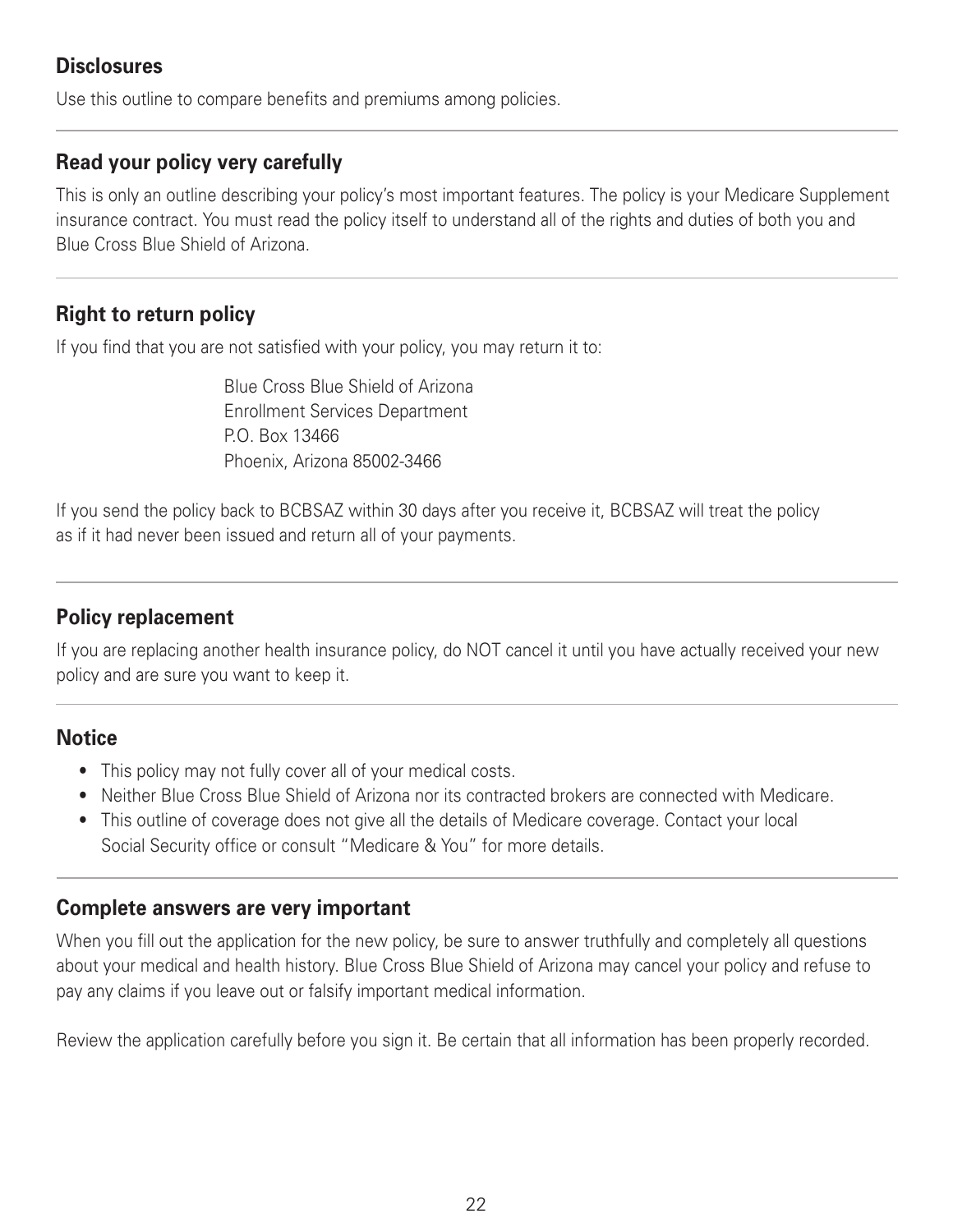Blue Cross Blue Shield of Arizona (BCBSAZ) complies with applicable federal civil rights laws and does not discriminate on the basis of race, color, national origin, age, disability, or sex. We provide free aids and services to people with disabilities to communicate effectively with us, such as qualified interpreters and written information in other formats such as large print and accessible electronic formats. We also provide free language services to people whose primary language is not English, such as qualified interpreters and written information in other languages. If you need these services call **480-566-2868** (TTY: **711**).

### **Spanish:** ATENCIÓN: si habla español, tiene a su disposición servicios gratuitos de asistencia lingüística. Llame al 480-566-2868(TTY: 711).

**Navajo:** Díí bag akó nínízin: Díí sagd bee yánítti'go Diné Bizagd, sagd bee áká'ánída'áwo'déé', t'áá jiik'eh, éí ná hóló, kojj' hódíílnih 480-566-2868 (TTY: 711).